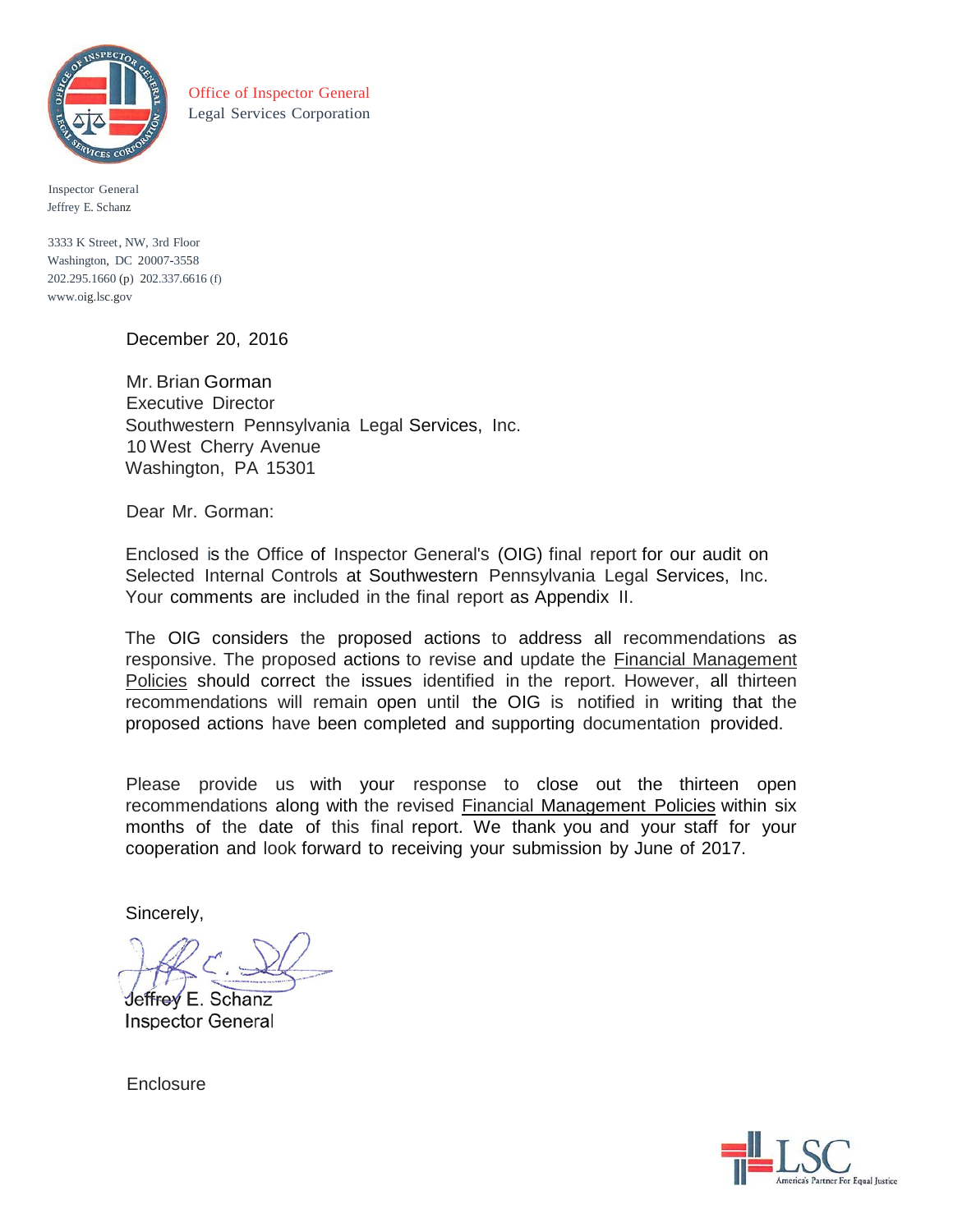cc: Legal Services Corporation Jim Sandman, President

> LynnJennings, Vice President for Grants Management

Southwestern Pennsylvania Legal Services, Inc. Adam J. Belletti, Esq. Board Chairperson

Sent by E-mail to Board of Directors Bobbi Suter Samuel Theiner, Esq. Amber Shipley, Esq. Mark D. Persun, Esq. Linda A. Bergman Joshua Camson, Esq. Mary R. Bates, Esq.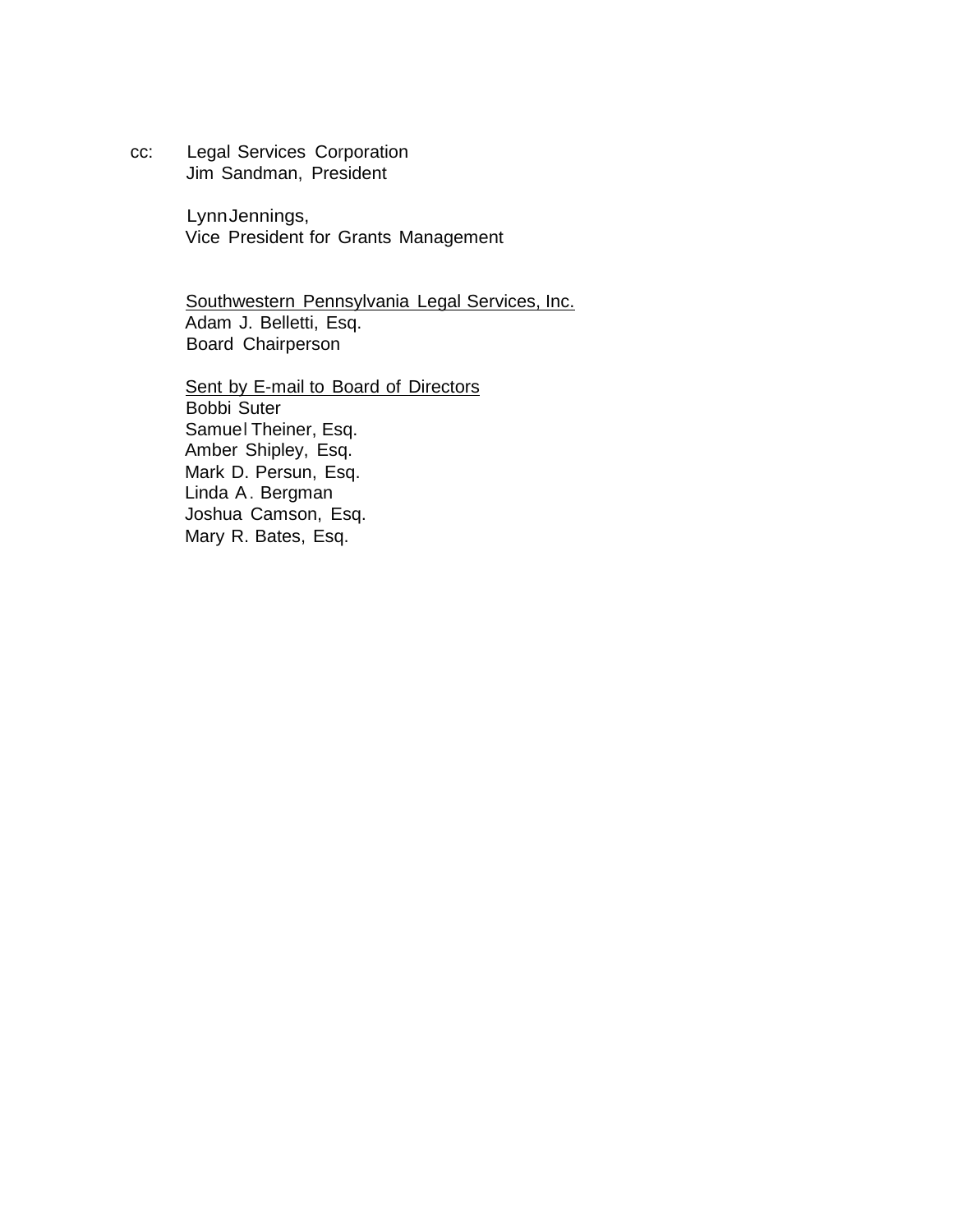# **LEGAL SERVICES CORPORATION**

# **OFFICE OF INSPECTOR GENERAL**

# **FINAL REPORT ON SELECTED INTERNAL CONTROLS**

# **SOUTHWESTERN PENNSYLVANIA LEGAL SERVICES**

# **RNO 339080**

Report No. AU 17-01

December 2016

[www.oig.lsc.gov](http://www.oig.lsc.gov/)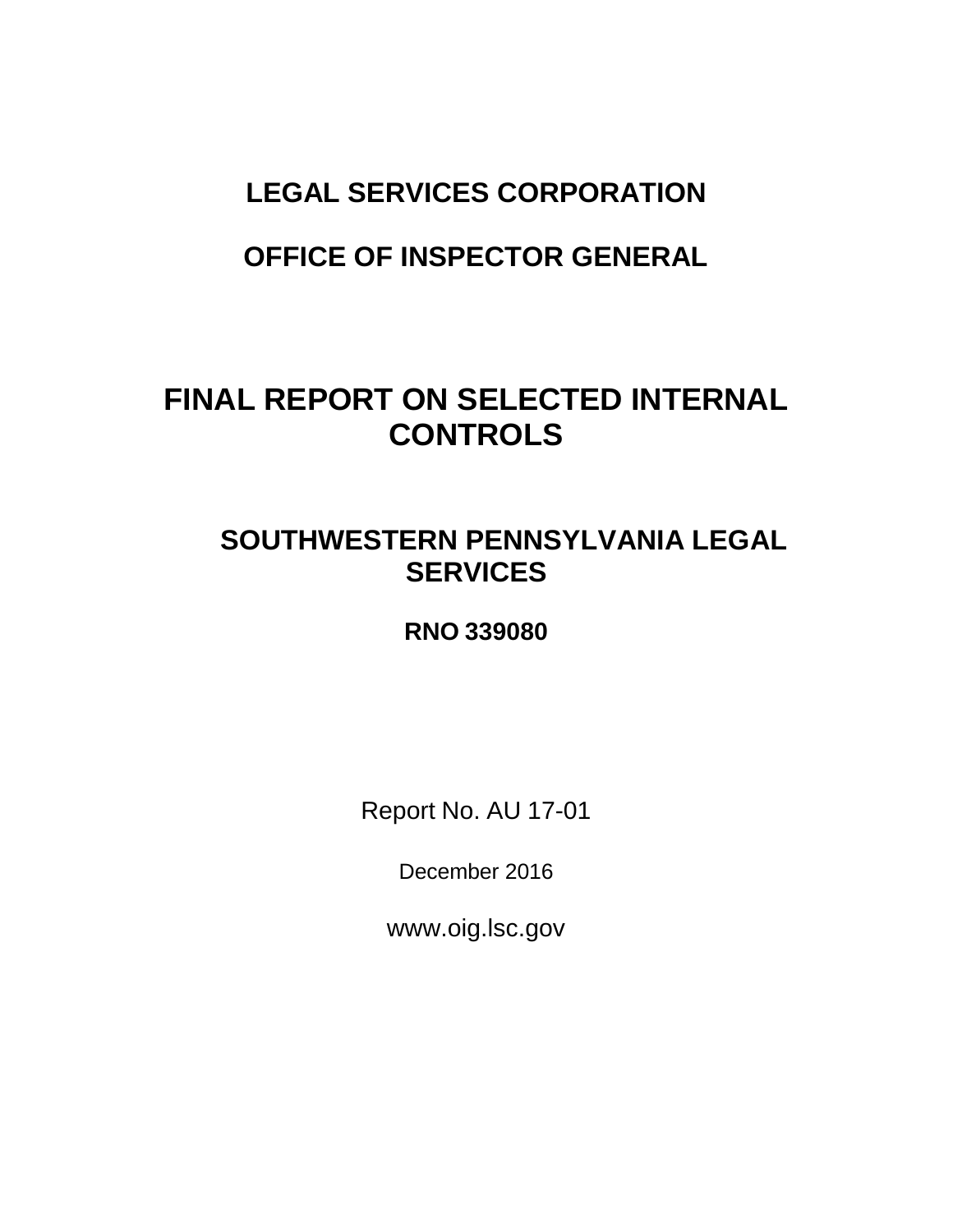# **TABLE OF CONTENTS**

| SUMMARY OF GRANTEE MANAGEMENT COMMENTS 13        |
|--------------------------------------------------|
| OIG EVALUATION OF GRANTEE MANAGEMENT COMMENTS 13 |
|                                                  |
| APPENDIX II - GRANTEE MANAGEMENT COMMENT\$ 17    |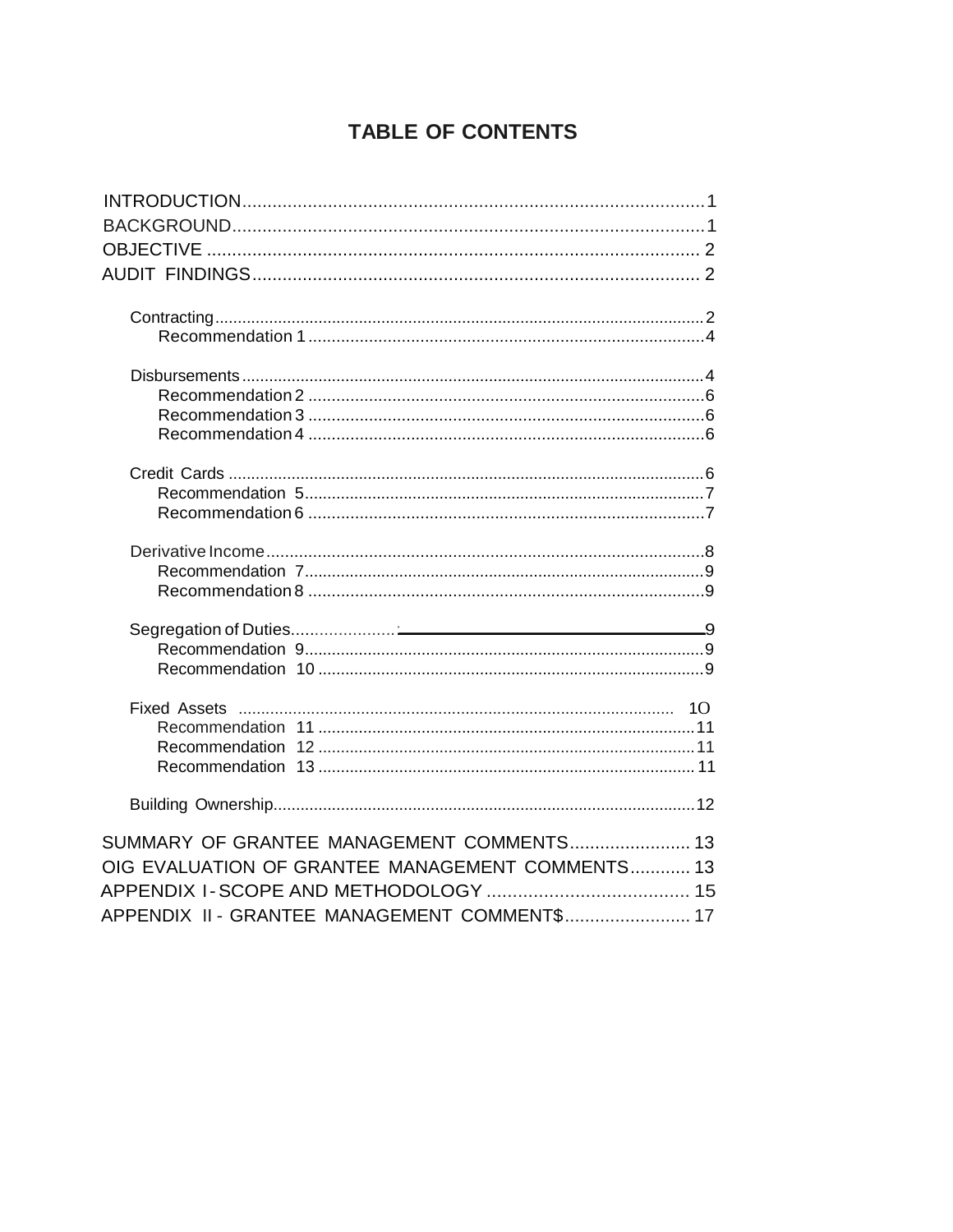## **INTRODUCTION**

<span id="page-4-0"></span>The Legal Services Corporation (LSC) Office of Inspector General (OIG) assessed the adequacy of selected internal controls in place at Southwestern Pennsylvania Legal Services (SPLAS or grantee) related to specific grantee operations and oversight. Audit work was conducted at the grantee's administrative office in Washington, PA and at LSC headquarters in Washington, DC.

In accordance with the Legal Services Corporation Accounting Guide for LSC Recipients (2010 Edition) (Accounting Guide), Chapter 3, an LSC grantee "…is required to establish and maintain adequate accounting records and internal control procedures." The Accounting Guide defines internal control as follows:

[T]he process put in place, managed and maintained by the recipient's board of directors and management, which is designed to provide reasonable assurance of achieving the following objectives:

- 1. safeguarding of assets against unauthorized use or disposition;
- 2. reliability of financial information and reporting; and
- 3. compliance with regulations and laws that have a direct and material effect on the program.

Chapter 3 of the Accounting Guide further provides that each grantee "must rely… upon its own system of internal accounting controls and procedures to address these concerns" such as preventing defalcations and meeting the complete financial information needs of its management.

## **BACKGROUND**

<span id="page-4-1"></span>Southwestern Pennsylvania Legal Services (SPLAS) is a nonprofit corporation that provides legal assistance and representation for the area's low-income citizens. In 1997, SPLAS joined with Neighborhood Legal Services (NLS) and Laurel Legal Services (LLS) to establish the Southwestern PA Legal Services Consortium. Together, these programs serve 14 counties.

According to the audited financial statements for July 2014 through June 2015, LSC provided 22 percent of the grantee's funding, amounting to \$419,754. The other major funder is the Pennsylvania Legal Aid Network (PLAN).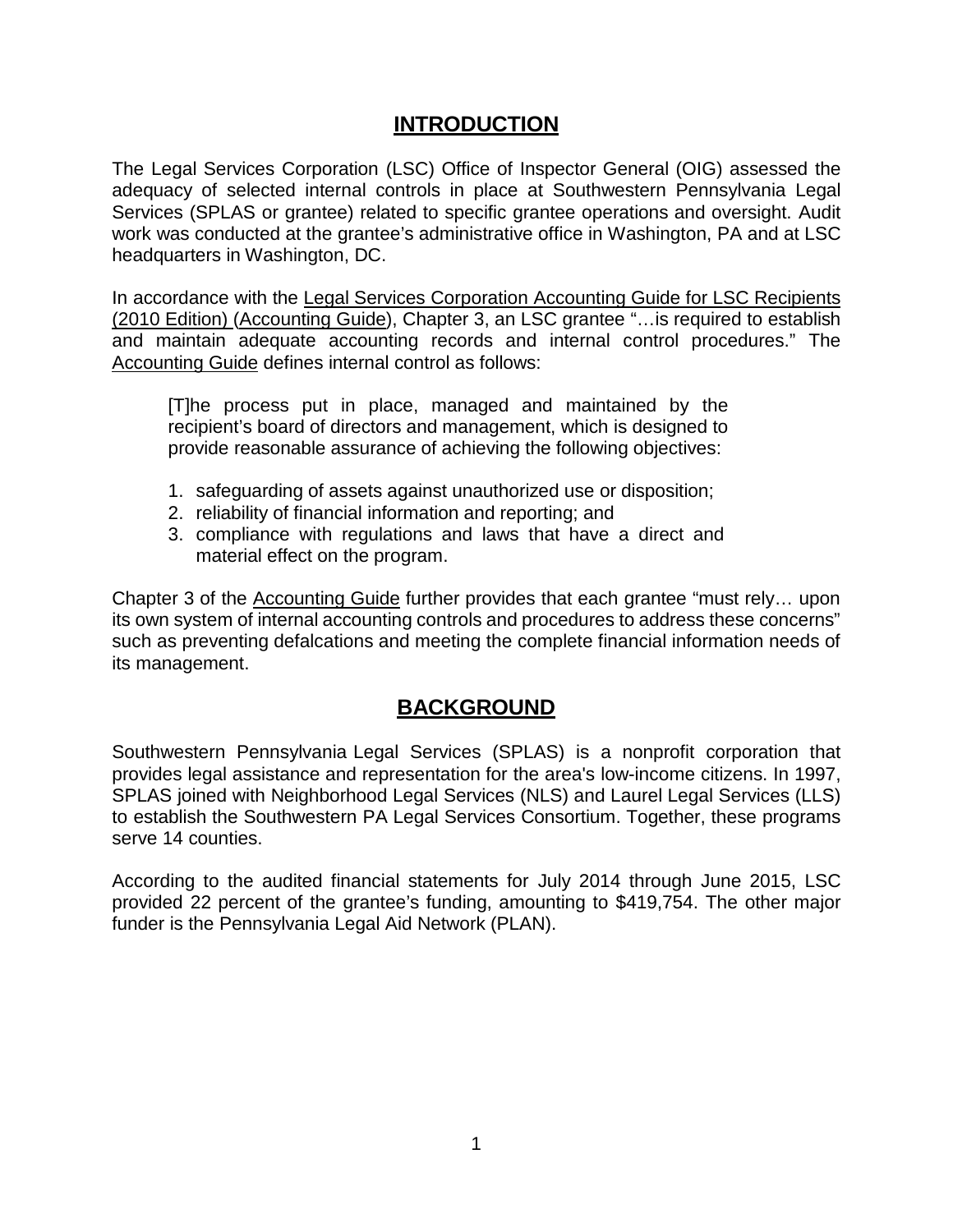# **OBJECTIVE**

<span id="page-5-0"></span>The overall objective was to assess the adequacy of selected internal controls in place at the grantee as the controls related to specific grantee operations and oversight, including program expenditures and fiscal accountability. The audit evaluated select financial and administrative areas and tested the related controls to ensure that costs were adequately supported and allowed under the LSC Act and LSC regulations.

# **AUDIT FINDINGS**

<span id="page-5-1"></span>To accomplish the audit objective, the OIG reviewed and tested internal controls related to cash disbursements, credit cards, cost allocation, contracting, fixed assets, derivative income, employee benefits, payroll, general ledger and financial controls and internal reporting and budgeting. While some of the controls were adequately designed and properly implemented as they relate to specific grantee operations and oversight, many controls need to be strengthened and formalized in writing. The following areas need improvement.

#### <span id="page-5-2"></span>**CONTRACTING**

Our review of SPLAS' written policies and procedures for contracting determined the grantee's need to enhance its policies to adhere to the *Fundamental Criteria of an Accounting and Financial Reporting System (Fundamental Criteria)* contained in the LSC Accounting Guide*.* The OIG reviewed 10 vendor files and tested them for compliance with the *Fundamental Criteria*. The following areas needed improvement:

#### Written Policies

The grantee's Financial Management Policies (Policies) do not include policies and procedures for identification of the various contract types, dollar thresholds, and processes and procedures necessary to administer contracts. The Policies also do not include details on the processes involved in competitive bidding and selection of vendors.

Section 3-5.16 of the LSC Accounting Guide requires that the grantee's formal policies identify the contracting procedures for the various types of contracts, dollar thresholds and competition requirements to be followed by the grantee in complying with the *Fundamental Criteria*. It also requires the maintenance of documentation for contract action.

The Fiscal Manager was not sure why all the required policies were not included in the SPLAS manual. Contracting is a high risk area for potential abuse and fraud. Without adequate policies and procedures over all types of contracts, the contracting process may result in the waste of scarce funds and subject the grantee to questioned costs proceedings.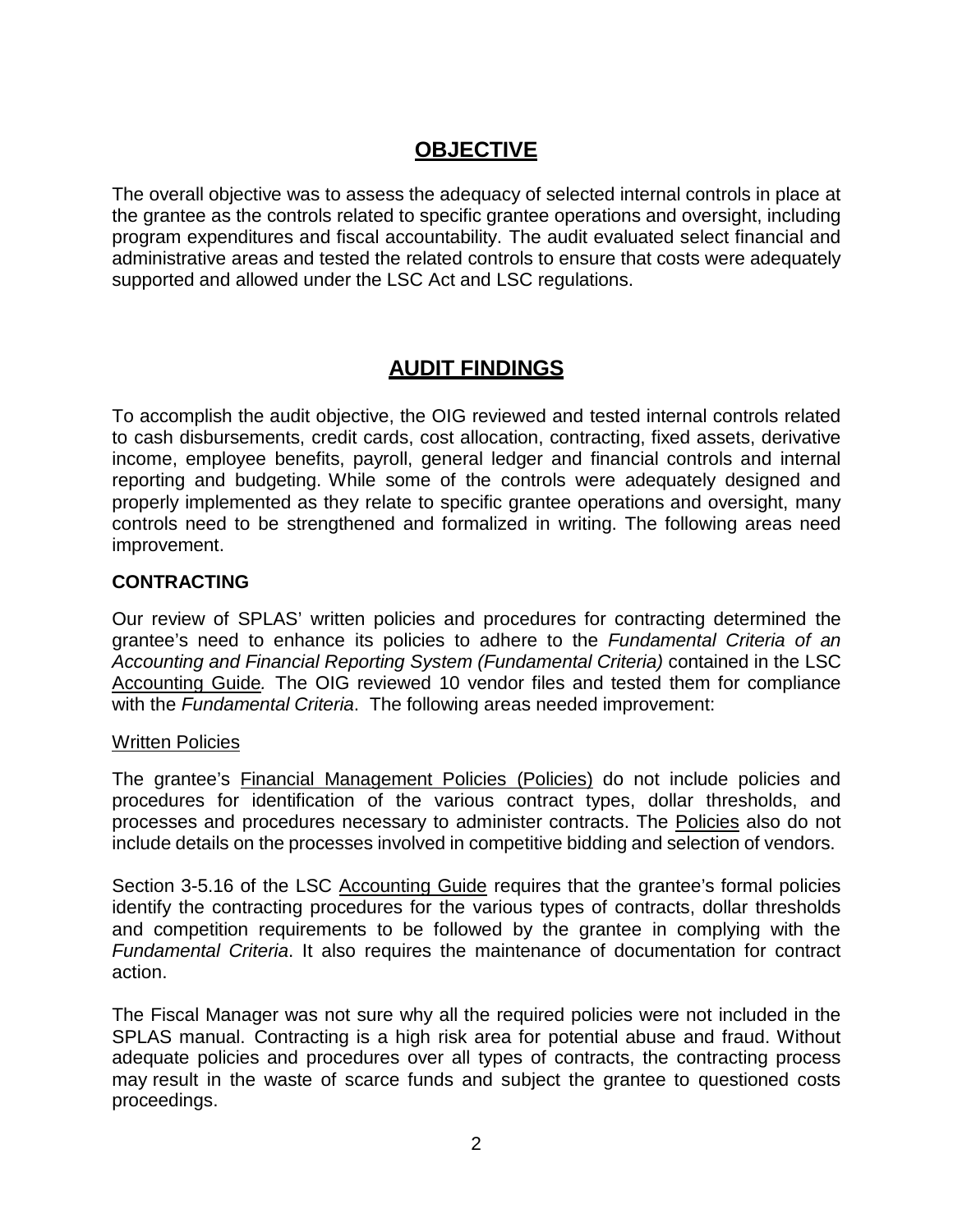#### Inadequate Contracting Documentation

Out of 10 vendor files, 7 contained inadequate contracting documentation.

- Two of the files, one for janitorial contract services and one for IT services, did not have an agreement or contract on file for the audit period.
- Four had written contracts in place that did not have a contractual period noted within the contract.
- One had supporting documentation for contracted fees that did not agree with the invoices tested.

The LSC *Fundamental Criteria*, Section 3-5.16, requires the statement of work be sufficiently detailed so that contract deliverables can be identified and monitored to ensure that deliverables are completed.

According to the Fiscal Manager, SPLAS was having trouble finding a cleaning company due to the reputation of the prior Executive Director. Therefore, SPLAS went outside the area to find a cleaning service. A SPLAS Program Manager also stated that one computer vendor threatened to cancel service, therefore another vendor had to be found quickly. The other contracts without contractual periods were old and not rebid.

Proper documentation helps ensure that approved contracts follow all established procedures and all deliverables are obtained.

#### Inadequate Bidding Documentation

Nine of the contracts reviewed had inadequate documentation supporting the contract actions. Grantee management mentioned that some contracts were competitively bid, however they did not have the bids on file. The grantee also mentioned some contracts were very old, the actual bids could not be located and the contracts have never been opened for re-bid. There were also sole sourced contracts that did not have sole source justifications documented in the file.

The LSC *Fundamental Criteria*, Section 3-5.16, stipulates that all documentation supporting competition and the process used for each contract action should be maintained in a central file. Any deviation from the approved contracting process should be fully documented, approved and maintained in a contract file. In addition, the statement of work should be sufficiently detailed so that contract deliverables can be identified and monitored to ensure that they are complete.

According to the Fiscal Manager, some of the staff who work on contracts have meetings with the Fiscal Manager to discuss the contracts; however, the staff maintain the contracts and bidding documentation.

As not all contracts are the same, for large contracts, competition helps ensure the best value for the grantee and proper documentation helps ensure that an approved contract has followed all established procedures.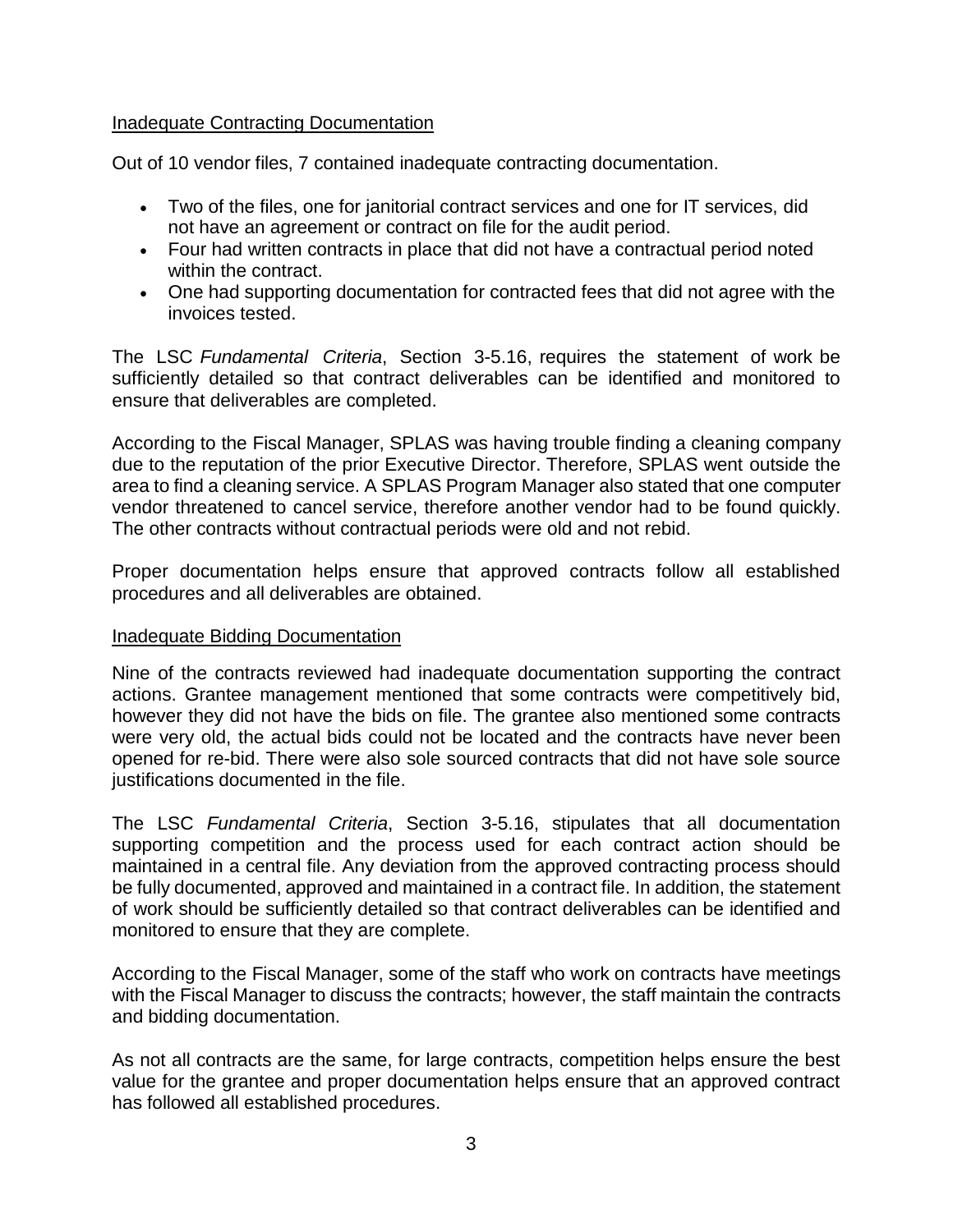#### Contracts Not in Centralized Location

During our review of contracts, we found that contracts were not kept in a central location. Contracts were received from various SPLAS staff. The *Fundamental Criteria*, 3-5.16 stipulates that the process for each contract action should be documented and maintained in a central file. Any deviation from the approved contracting process should be fully documented, approved and maintained in the contract file. In addition, the statement of work should be sufficiently detailed so that contract deliverables can be identified and monitored to ensure that deliverables are completed.

The Fiscal Manager stated some staff members/attorneys work with grants that require some contracted vendors and these staff members keep their contracts. Without a centralized filing system, the grantee cannot ensure that the approved contract followed all established procedures, resulting in a possible loss of contracting documentation.

**Recommendation 1:** The Executive Director should ensure that:

- a. existing written policies for contracts are strengthened and revised to adhere to the LSC *Fundamental Criteria*.
- b. contracts for services (janitorial, etc.) are fully documented with periods of performance and are reviewed periodically to ensure the written terms are defined and current.
- c. the process for each contract action is fully documented in writing such as sole source justification and documentation of competition, if competitively bid.
- d. a centralized filing system for all contracts is maintained, where a file is established for a specific contract containing all pertinent documents related to the solicitation of bids, including receipt and evaluation of bids, vendor selection or sole source justification, and the award of the contract. For those contracts related to certain grants with staff attorneys, a copy can be provided to those staff.

#### <span id="page-7-0"></span>**DISBURSEMENTS**

OIG review of SPLAS' written policies over disbursement transactions found that they are mostly comparable to the *Fundamental Criteria* contained in the LSC Accounting Guide*.* However, the grantee needs to enhance them to include policies relating to use of the EZ pass. The OIG selected 81 disbursements comprised of 107 transactions totaling \$86,037. It was determined that all disbursements tested were allowable; however, some lacked appropriate approvals and sufficient documentation.

#### Written Policy

Although the grantee appears to have adequate controls over the use of its EZ Pass, there were no written policies and procedures in the Policies. The EZ Pass is maintained by the Executive Director and provided to attorneys via verbal approval. The Fiscal Manager enters the name of the staff member using the pass on the Pennsylvania Turnpike website with the make and model of the car. The employee uses the pass for the local travel toll and the website records the toll. At any time, the Fiscal Manager can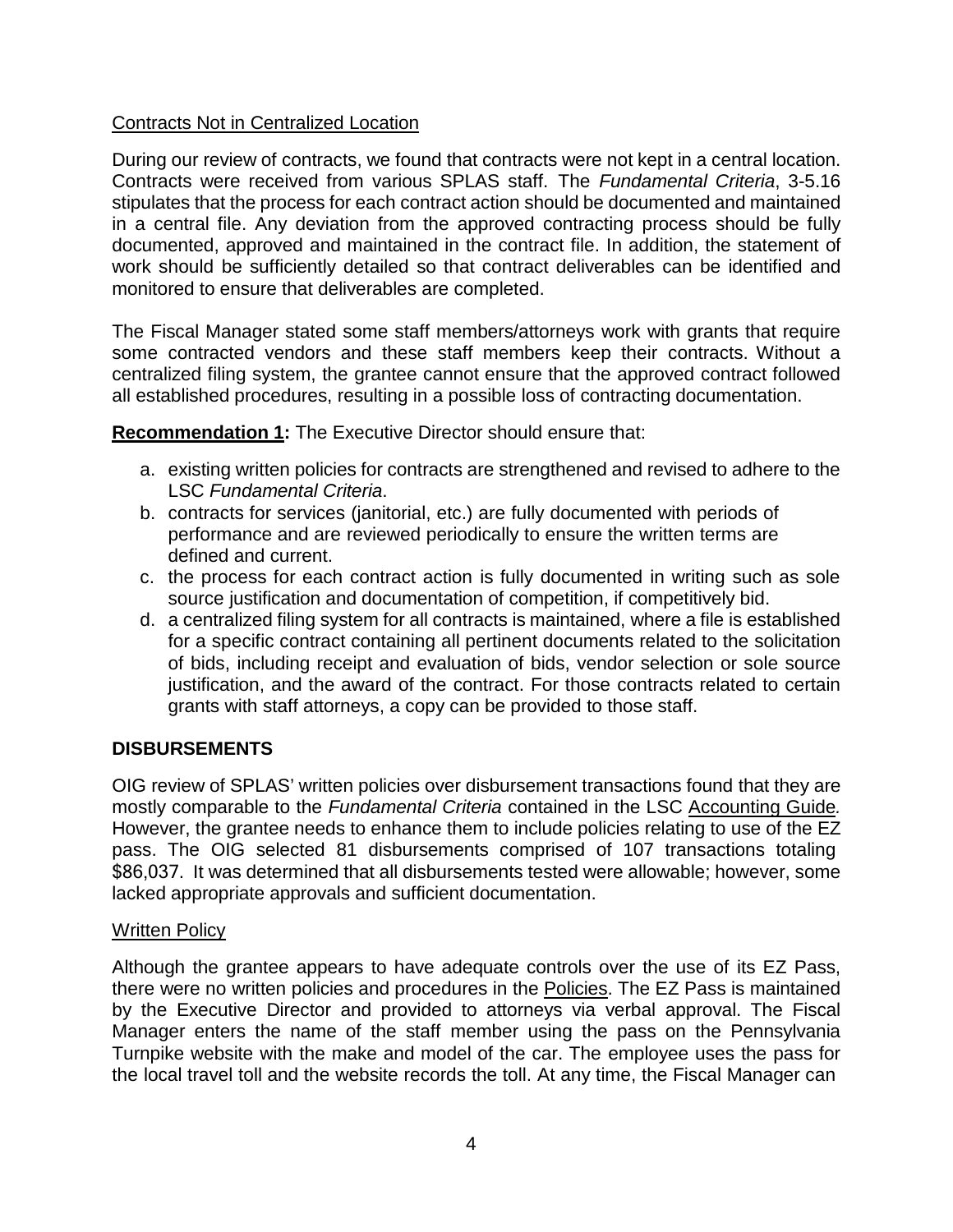access the website and generate a report to see users (cars and number tags) who have used the EZ pass for any given period.

The Accounting Guide, 3-4, stipulates that each recipient must develop a written accounting manual that describes the specific procedures to be followed by the grantee in complying with the *Fundamental Criteria*.

The Fiscal Manager was not sure why the manual was not updated with this policy. Failure to have written policies and procedures over the use of the EZ pass may lead to misuse of resources.

#### Inadequate Approval

Four disbursements totaling \$5,713 had no documented pre-approvals. These included one disbursement for office supplies amounting to \$794 and three disbursements relating to other purchases totaling \$4,919.

The LSC Accounting Guide Chapter 3, Section 3-5.4(a), states that "Approvals should be required at an appropriate level of management before a commitment of resources is made."

According to the grantee's Policies, requests for purchases must be made to the Executive Director prior to ordering. Initial requests shall be made to the Fiscal Manager who conveys such requests to the Executive Director for review and approval. Upon approval, such items may be purchased. The only exception to the policy is the purchase of routine office supplies, if less than \$750, which can be ordered by the Fiscal Manager without approval of the Executive Director.

The Fiscal Manager stated she gets verbal pre-approval from the Executive Director for all purchases, but the OIG was not able to confirm the approval since there is no documentation maintained.

Failure to obtain documented prior approval for purchases may result in purchases made without the knowledge of appropriate management or at unacceptable prices or terms.

#### Inadequate Supporting Documentation

Thirteen disbursements totaling \$8,424, related to IT and janitorial services, did not have contracts in place to support recurring monthly payments within the period of review. This finding and its recommendation have been fully addressed in the contract section of this report.

- Nine disbursements with 10 transactions totaling \$3,332 did not have contracts or agreements on file.
- Four disbursements, totaling \$5,092, relating to one vendor did not have a valid contract. The contract on file was signed in 2003 but has no rates or pricing schedule specified within the contract.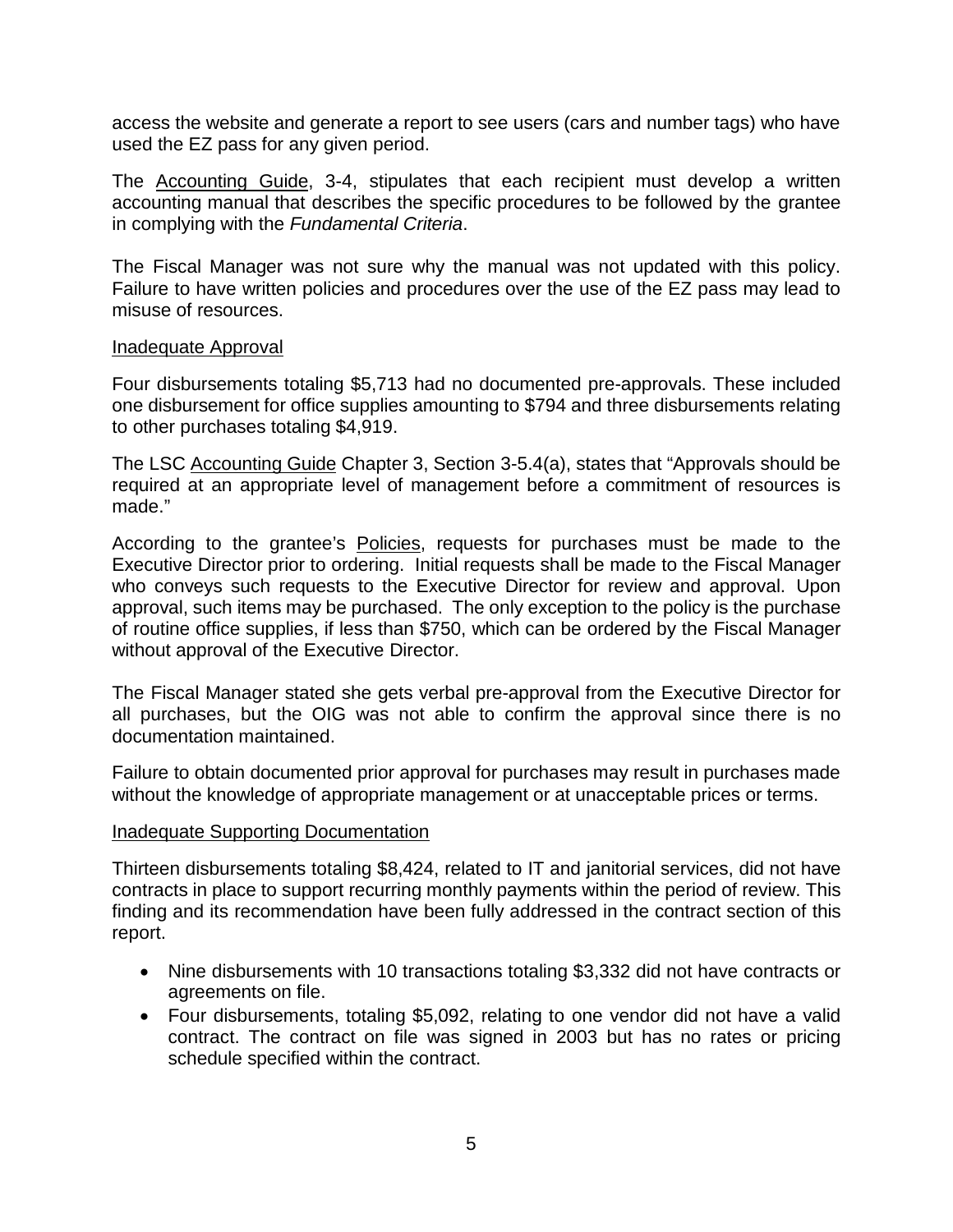#### Three-Way Match Concept Not Performed

The grantee does not perform the three-way match which compares the purchase order to the packing slip/receiving document and the packing slip/receiving document to the invoice. The Fiscal Manager places the orders; the goods are delivered to the respective offices; the branch offices compare the goods received to the packing slip; the branch office forwards the packing slip to the Fiscal Manager; and the Fiscal Manager compares the invoice received with the packing slip before processing payment. The packing slip is not retained with the invoice – it is discarded.

The LSC Accounting Guide stipulates that receipts for goods and the accuracy of invoices should be verified and documented.

The Fiscal Manager stated that purchase orders are not used by the grantee. She usually places the orders a day or two before the invoices come in and makes a mental note of the order. When reviewing the invoice, she compares it with her mental recollection of the order. Without adequate internal verification, cash may be disbursed for goods and services not received, in advance of receipt, or in the wrong amount.

**Recommendations:** The Executive Director should:

Recommendation 2: ensure policies governing the use and approval process of the EZ pass are documented in the Policies.

Recommendation 3: update written policies to ensure adequate pre-approvals are obtained and documented for purchases, and ensure documented approvals are retained for office supplies over \$750.

Recommendation 4: develop written policies for purchase orders and ensure orders made for purchases are documented and compared to invoices and receiving documents before payments are processed.

#### <span id="page-9-0"></span>**CREDIT CARDS**

Review of written policies and procedures over grantee credit cards needs to be enhanced to adhere to LSC's *Fundamental Criteria.*

The grantee has one credit card, which has the Fiscal Manager's name. The OIG reviewed and tested 5 credit card statements, comprised of 64 transactions, totaling \$9,733. OIG review and testing of the grantee's practices over credit cards revealed that controls need strengthening.

#### Written Policy

There are no detailed credit card policies and procedures in the grantee's Policies. The policies only describe how credit card statements are reviewed and processed. In addition, the grantee does not have any documentation for issuance of the VISA credit card showing the acknowledgement of receipt and responsibilities of the cardholder.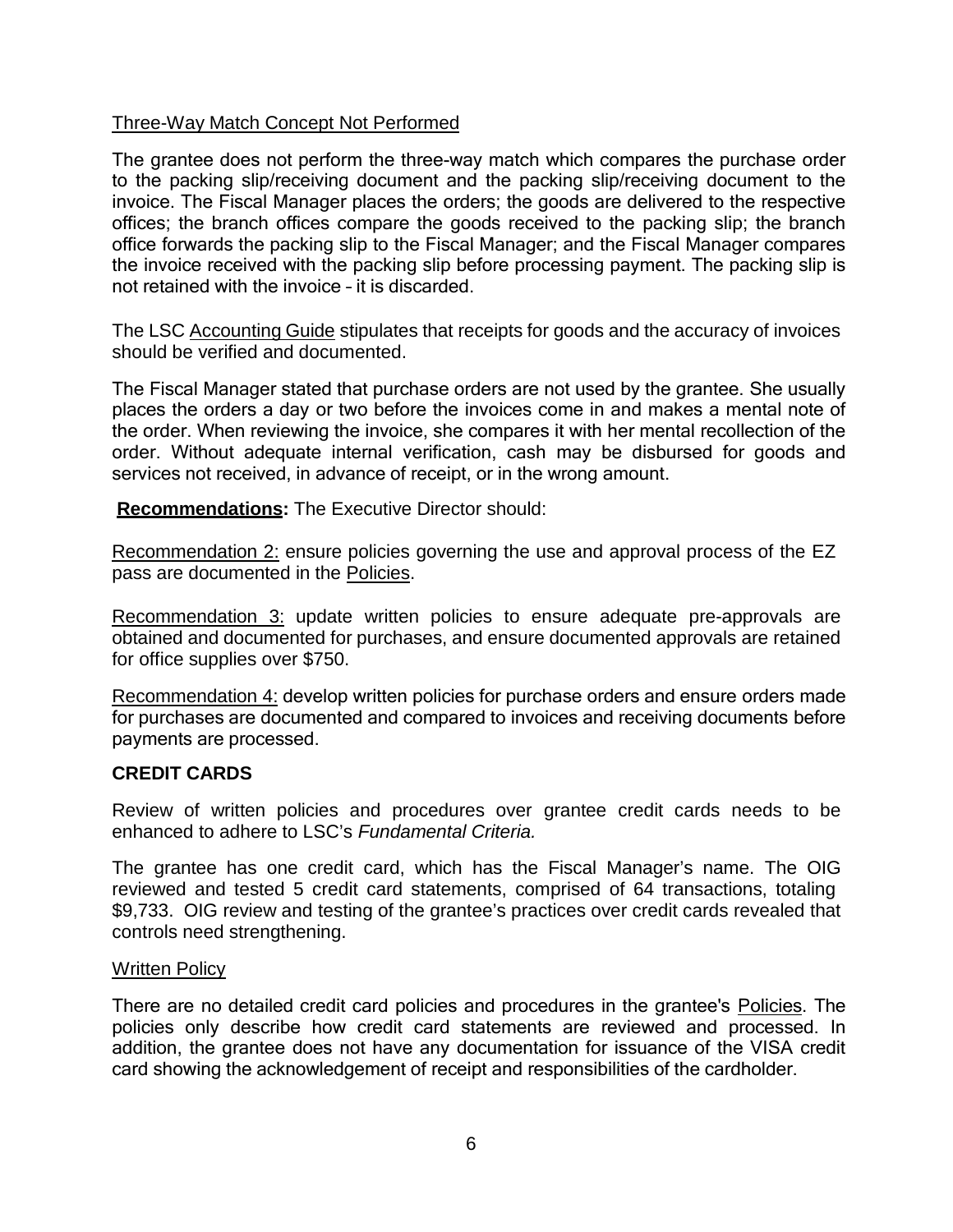The LSC Accounting Guide states that financial controls shall be established to safeguard program resources. The Fiscal Manager stated that policies were created a while ago and the grantee may have overlooked establishing policies on issuance and deactivation of credit cards and their documentation.

Without adequate controls and definitions of responsibilities, transactions may be initiated that violate management intentions or legal or grant restrictions, and resources may be used for unauthorized purposes.

#### Inadequate Support and Approvals

The OIG's testing of internal controls over credit cards determined the following:

- Four transactions totaling \$175 did not have a supporting receipt or invoice.
- Forty-two transactions totaling \$6,636 had no documented pre-approvals. These included eight hotel expense transactions totaling \$2,676 with no documented reason for the expense.

The LSC Accounting Guide stipulates that receipts for goods and the accuracy of invoices should be verified and documented, and approval should be required at an appropriate level of management before a commitment of resources is made.

The Fiscal Manager stated the hotel expenses were related to trainings, conferences and meetings; however, since the trips were verbally approved, no documentation stating the purpose of the incurred expense was maintained. Lack of adequate documentation and approval may lead to unauthorized disbursements.

**Recommendations:** The Executive Director should ensure that:

Recommendation 5: the credit card written policy is enhanced to include:

- the issuance and deactivation of credit cards;
- documenting the issuance of the credit card to staff members, showing the receipt, acknowledgement of responsibilities and signature of the cardholder; and
- instructions on documenting required approvals and procedures involving the use of credit cards.

Recommendation 6: all supporting documentation such as receipts and invoices that record the purpose of the expense is retained.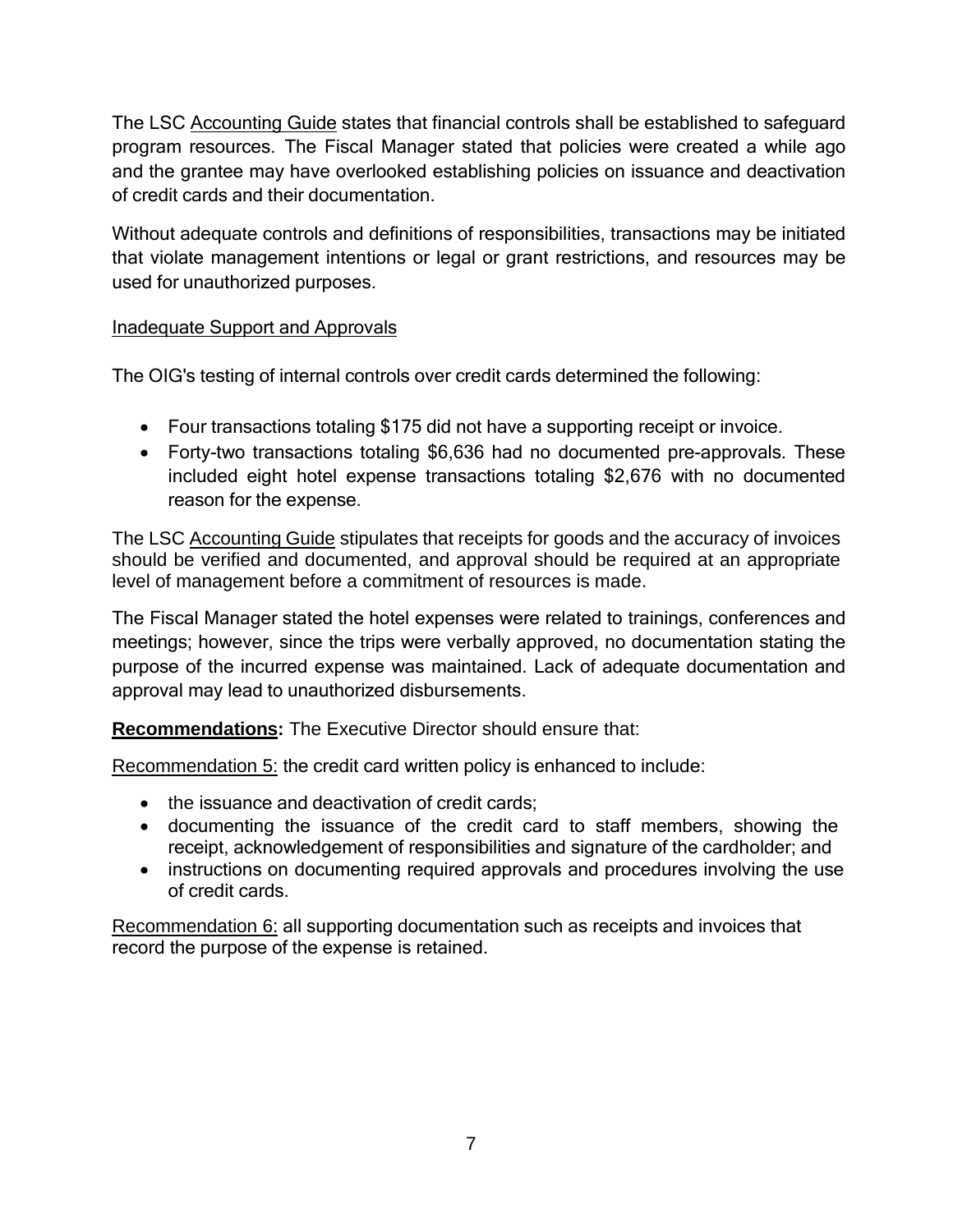#### <span id="page-11-0"></span>**DERIVATIVE INCOME**

SPLAS receives derivative income in the form of interest income. The grantee did not have any attorneys' fees under the LSC grant<sup>1</sup> or rental income for the audit period reviewed. The grantee's interest income is based on grant funds and is allocated based on percentage of funds making up the account balance. Written policies for derivative income were not included in the grantee's Policies.

#### Lack of Written Policies

SPLAS has no written policies relating to the treatment of attorneys' fees and interest income. In addition, the grantee applied an interest income allocation formula that was based on average daily balances. Based on the grantee's explanation, the allocation treatment is per LSC guidelines. The income is allocated in the same proportion as the funds in the account; however, the formula was not documented.

The LSC Accounting Guide provides that each grantee must develop a written accounting manual that describes the specific procedures to be followed by the grantee in complying with the *Fundamental Criteria.*

In addition, 45 CFR § 1609.6 stipulates that each grantee shall adopt written policies and procedures to guide staff in complying with this part and maintain records to document the grantee's compliance in the recording of attorneys' fees.

The Fiscal Manager stated that documenting policies for treatment of attorneys' fees had not been considered since they did not receive any attorneys' fees. However, the Fiscal Manager had just attended LSC's mandatory webinar on derivative income and stated she would recommend to the Executive Director and the Board to consider developing such policies.

The Fiscal Manager also did not realize that policies for interest income are needed since the amounts were very minimal, but was in agreement with the OIG that the Accounting Guide details that each grantee must develop a written accounting manual describing the specific procedures to be followed by the grantee in accordance with the *Fundamental Criteria.* She also stated that the formula was created by a Pennsylvania Legal Aid Network (PLAN) representative and all she has to do is plug in income and expenditure amounts and the formula calculates the interest income based on the average daily balance.

Failure to have written policies and procedures may result in incorrect allocation of derivative income, including related attorneys' fees and interest income. Although the interest income amount was minimal, the OIG was unable to recalculate and verify the monthly/quarterly interest allocation since the formula was not documented so that it could be replicated.

 $1$  SPLAS stated the only attorneys' fees collected is by the Fair Housing Law Center, which is funded and administered by the U.S. Department of Housing and Urban Development and that they are only to be used to support further Fair Housing services. The OIG did not further review these attorneys' fees since they are not derived from an LSC grant.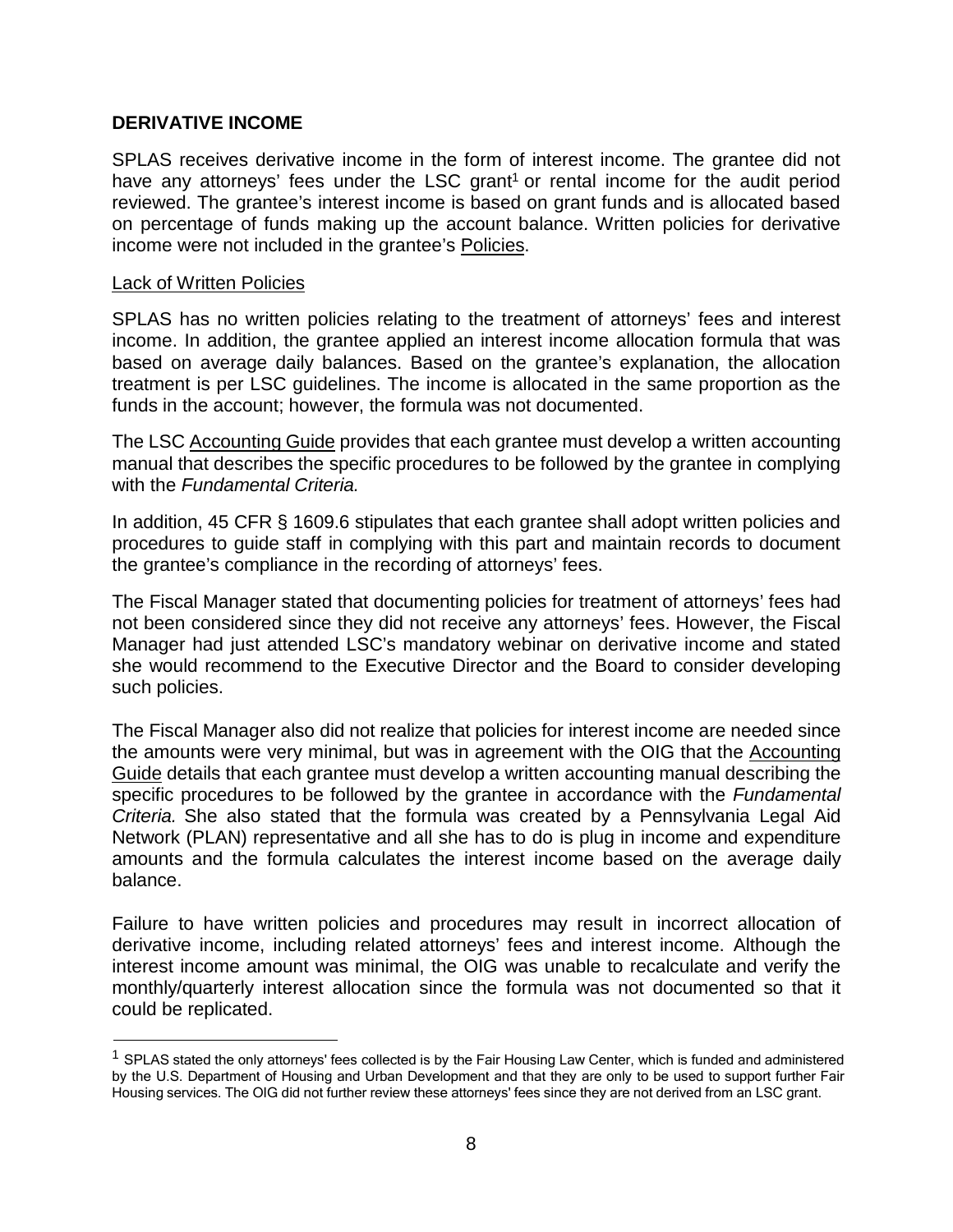**Recommendations:** The Executive Director should:

Recommendation 7: develop a written derivative income policy that covers all types of derivative income received by the grantee and a written attorneys' fees policy that mirror the requirements contained in 45 CFR Part 1609.

Recommendation 8: ensure that the interest income allocation formula is adequately documented in writing for the auditors and others to follow and test.

#### <span id="page-12-0"></span>**SEGREGATION OF DUTIES**

The grantee's Fiscal Manager is the only user of the accounting system and has assignments within disbursement functions that do not reflect proper segregation of duties. She is the one responsible for invoice posting, check processing and bank reconciliations. Although the vendor list had not been frequently purged or updated, the Fiscal Manager is the one responsible for maintaining the master vendor list and can add, edit and delete vendors.

The Accounting Guide identifies segregation of duties as a significant component of an adequate internal control structure. Duties must be segregated so that no individual can initiate, execute, and record a transaction without a second individual being involved in the process.

The Fiscal Manager stated that since she is the only person in the accounting role, only she has the capability to do all the work. She also stated that the Executive Director reviews payments to vendors before she enters them into the system. The Executive Director also receives the unopened bank statements and reviews them to ensure all payments are approved.

Lack of segregation of accounting duties provides opportunity for fraud to occur and go undetected. Having persons with dual responsibilities like records maintenance and check disbursals leads to increased chances of fraudulent activities that may go undetected. Within the disbursements function, this could include setting up fictitious vendors and/or address changes resulting in payments sent to incorrect locations.

**Recommendations:** The Executive Director should ensure that:

Recommendation 9: duties related to making payments and performing reconciliations are adequately segregated or reviewed periodically by another person where segregation is not feasible.

Recommendation 10: duties involving maintenance of the master vendor list and vendor payment processing are adequately segregated and the vendor list is regularly purged and maintained to reflect current information of active vendors.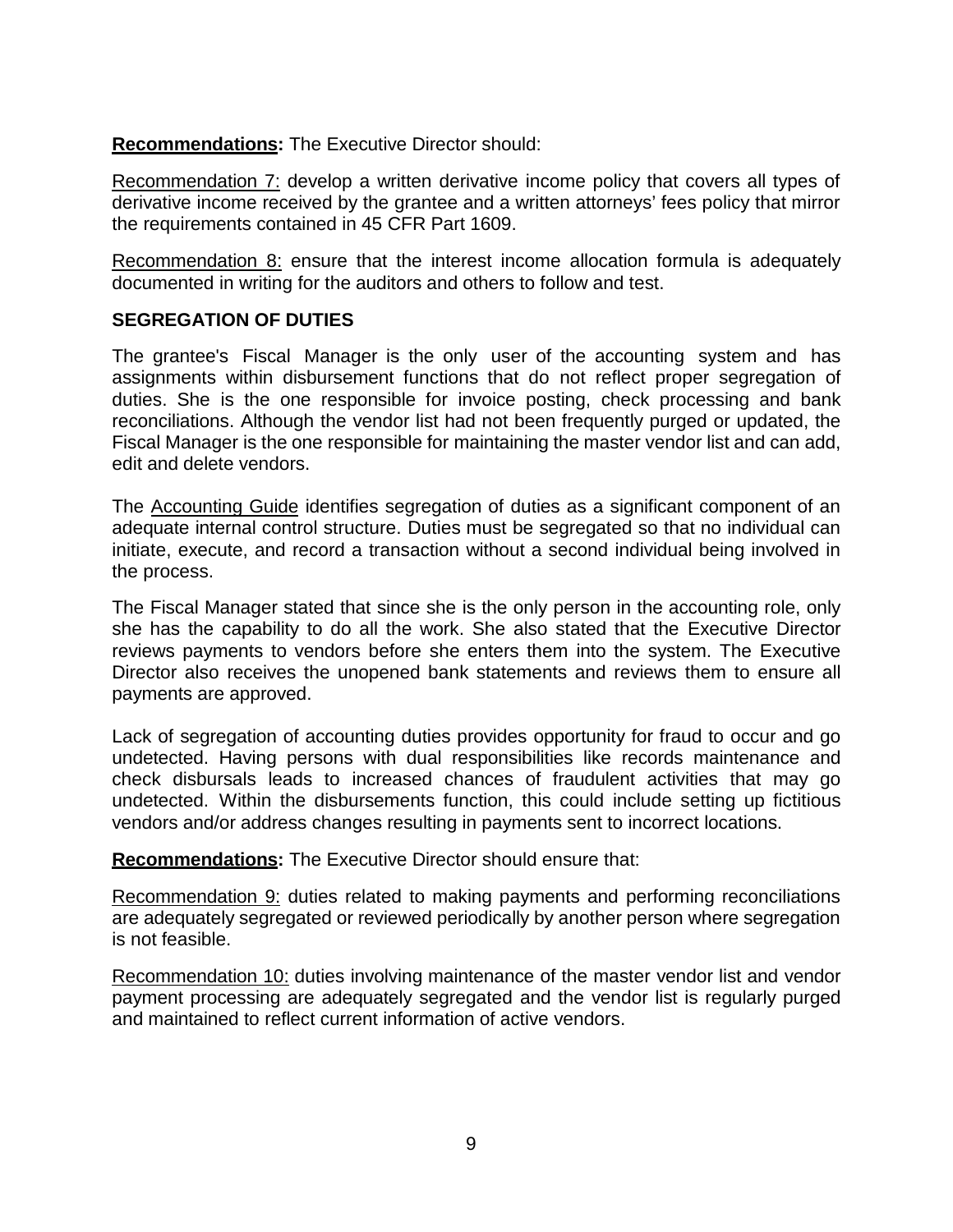#### **FIXED ASSETS**

The OIG reviewed the controls over fixed assets and determined the grantee has written policies and procedures mostly comparable with LSC's *Fundamental Criteria*; however, the policies need to be enhanced in certain areas. In addition, the grantee needs to improve its practice of performing an adequate inventory and updating fixed asset records.

#### Written Policies

The grantee's Policies do not include the following in its fixed assets policy:

- list of elements required by the *Fundamental Criteria* for property records;
- policies and procedures for tracking sensitive electronics that are not capitalized;
- procedures on disposal of obsolete fixed assets; and
- dollar value for capitalization of fixed assets.

The LSC Accounting Guide, Section 3-4 requires each grantee to develop a written accounting manual that describes the specific procedures to be followed by the grantee in complying with the *Fundamental Criteria.* Per discussion with the Fiscal Manager, the grantee is working on updating its policies and procedures and she will work on including this information in the updates now that she is aware of the requirement.

Without detailed, written policies and procedures, there could be a lack of transparency and consistency in the application of properly accounting for fixed assets, especially in cases of staff turnover. Furthermore, the grantee may incur losses due to misplaced or improper disposal of property.

#### Inadequate Inventory

Although the grantee performs an inventory count biennially, it did not demonstrate that the inventory was reconciled to its accounting/property records as required by the LSC Accounting Guide. The LSC Accounting Guide, Section 2-2.4, states that a physical inventory should be taken and the results reconciled with property records at least once every two years. Any differences between quantities determined by physical inspection and those shown in the accounting records shall be investigated to determine the causes of the difference, and the accounting records should be reconciled to the results of the physical inventory with an appropriate note included in the financial statements.

The Fiscal Manager stated that a physical inventory was performed in the fall of 2014, and the record provided to the OIG was the original listing of office inventories as the prior physical inventory could not be found. The list contained the type and number of items present in each location at the time. We also reviewed controls over sensitive noncapitalized assets. The grantee had two laptops and one iPad and had adequate existing controls over these items.

Proper accounting of fixed and physical assets and adequate maintenance of property records will safeguard assets, provide accountability for assets purchased and support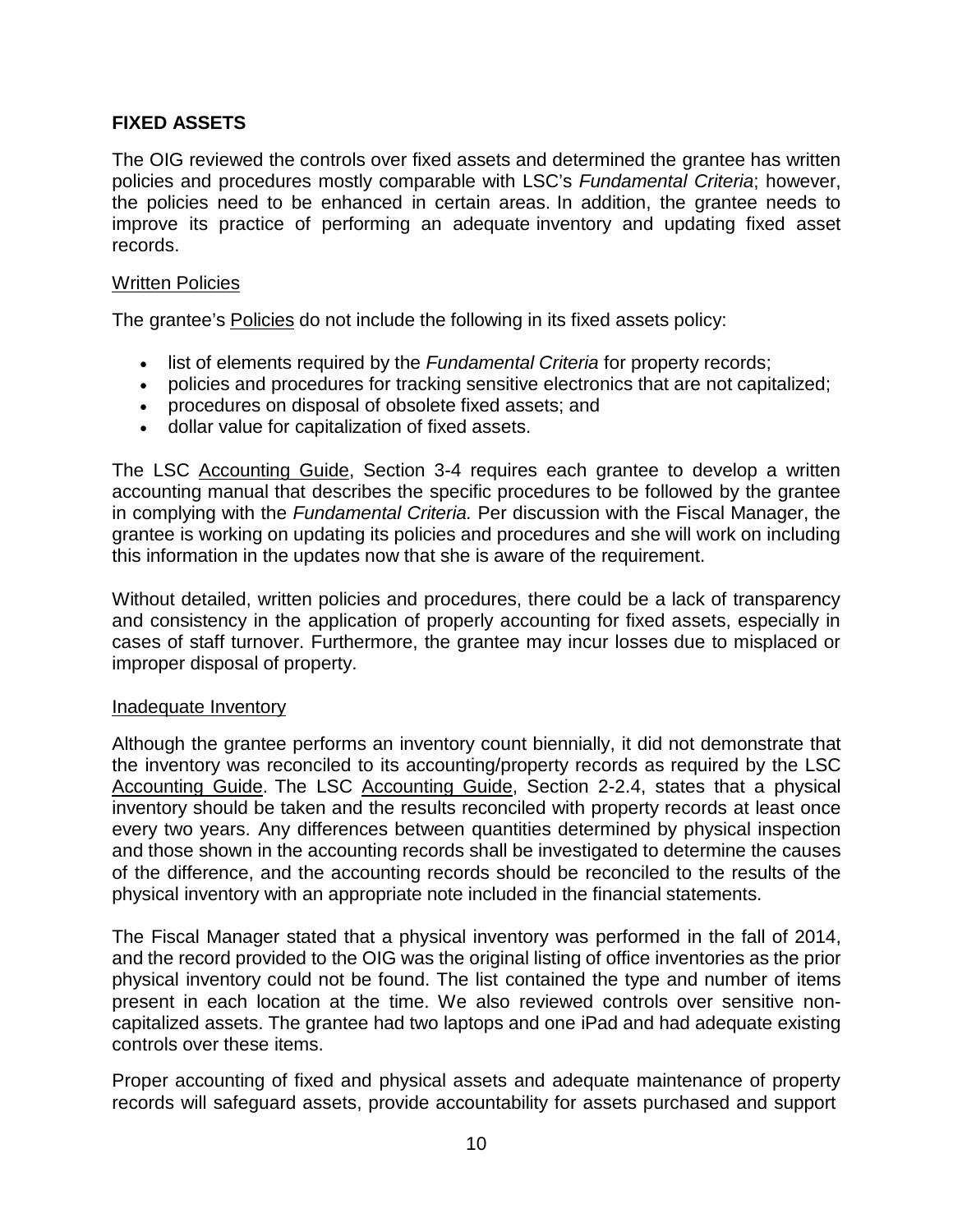reconciliations such that asset balances are accurate. Without reconciling the physical inventory to the accounting records, a loss of fixed assets may not be detected.

#### Fixed Asset Records Not Updated

SPLAS property records were not fully updated as the total dollar value of individual items capitalized did not equal the property control account balance in the general ledger. SPLAS property records also did not contain the following required elements:

- check number;
- estimated life; and
- depreciation method.

While the property records are able to track the funding source for purchases, per review of the records, SPLAS does not break down the funding for much of the property included in the records. The LSC Accounting Guide stipulates that property records include the check number, estimated life and depreciation method. In addition, it states that the total dollar value of individual items capitalized shall equal the property control account balance in the general ledger and support related amounts disclosed in the financial statements.

Per the Fiscal Manager, the property records were created by her predecessor. She is unsure if the process was fully completed prior to her arrival, however she does not update the summary tab within the property records. She adds the purchases into separate tabs within the workbook. Failure to maintain adequate property records may result in the inability to fully account for fixed asset purchases and to support depreciation amounts and property asset balances.

#### **Recommendations:** The Executive Director should:

Recommendation 11: enhance existing fixed assets written policies and procedures to include accounting for sensitive electronics, guidance on disposal of fixed assets and ensure that they fully capture all the property record listing elements required by LSC's *Fundamental Criteria*; specifically, the check number/method of payment, estimated life and source of funds used to acquire the property.

Recommendation 12: ensure that a physical inventory count is conducted every two years and reconciled to the accounting property records in accordance with LSC guidelines.

#### Recommendation 13:

(a) ensure a master property record is maintained that includes all the required property criteria; and

(b) ensure that the total dollar value of individual items capitalized and included on the property record equals the fixed assets account balances included within the general ledger.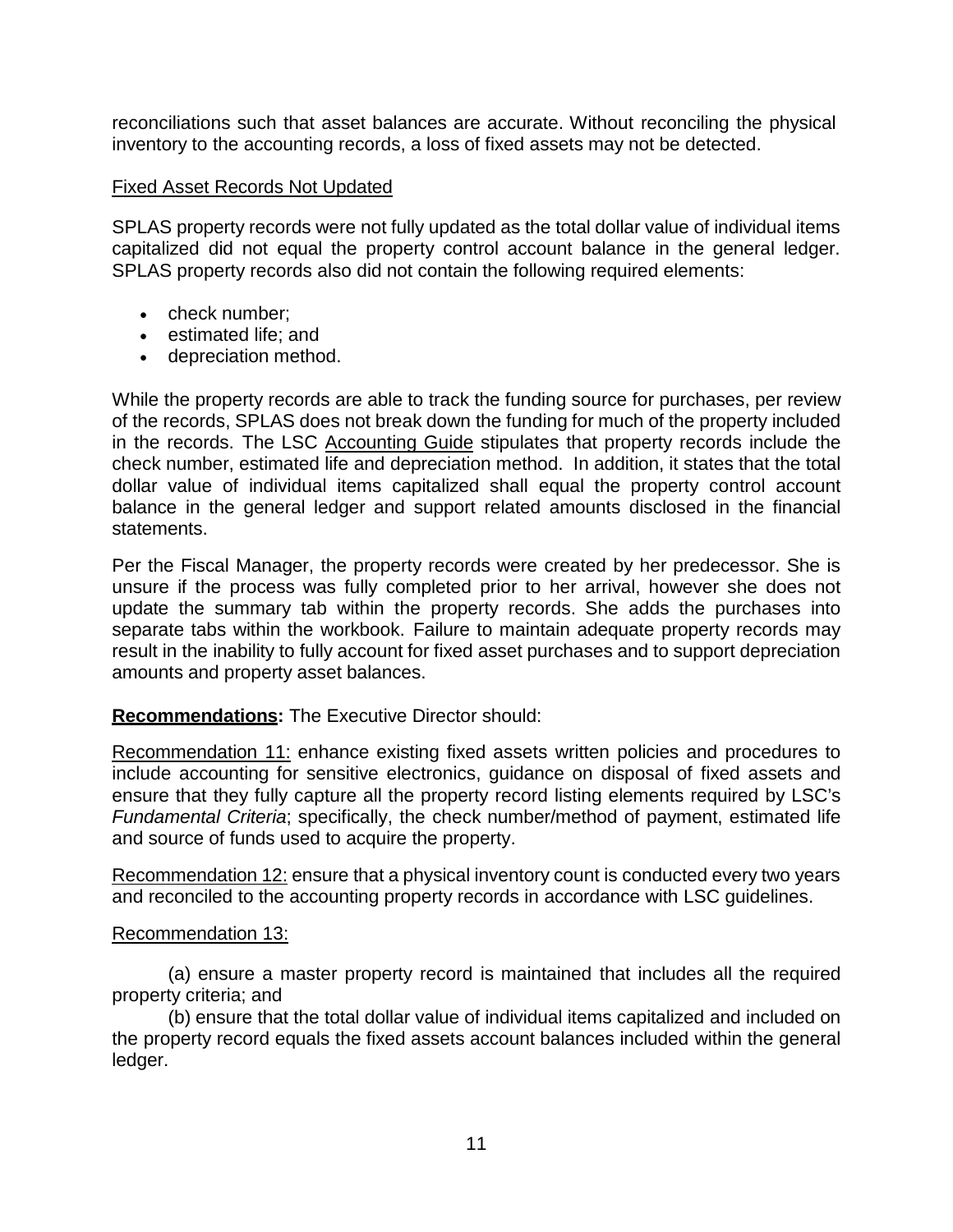#### <span id="page-15-0"></span>**BUILDING OWNERSHIP**

SPLAS was temporarily transferred the title of the building they occupy at 10 West Cherry Avenue, Washington, PA 15301 in Washington County. This transfer is only to hold title and no mortgage payments are to be made on the building until a separate entity is formed to own and govern the building. That entity is a non-profit called the Washington Equal Justice Center (WEJC). The Executive Director stated that as soon as the new entity is able to accept title, the title will be transferred to the WEJC, and SPLAS will continue to rent from that entity. According to the Executive Director, future rental payments will be allocated to LSC under the same method as the previous rental agreement.

The Executive Director also stated that he is on the Board of Directors of this new nonprofit but the other Board members were independently selected and have a majority vote. The concept is that after WEJC pays off the building, WEJC will decide if they want to sell or give the building to the grantee. The decision will be entirely up to the WEJC Board. According to the Executive Director, with this arrangement, the grantee does not have control over the building.

Per discussion with the Executive Director, no rental payments have been made by SPLAS since January 2016 because the title has not been fully transferred. Apparently, there is still a lien on the building related to one of the owners that is taking time to resolve. Any rents from tenants in the same building have been placed in escrow and will be given to WEJC.

This arrangement seems to be unusual since a portion of the rent and expenses are paid with LSC funds, but LSC does not appear to have any reversionary interest in the property. The OIG will therefore refer it to LSC Management for further review.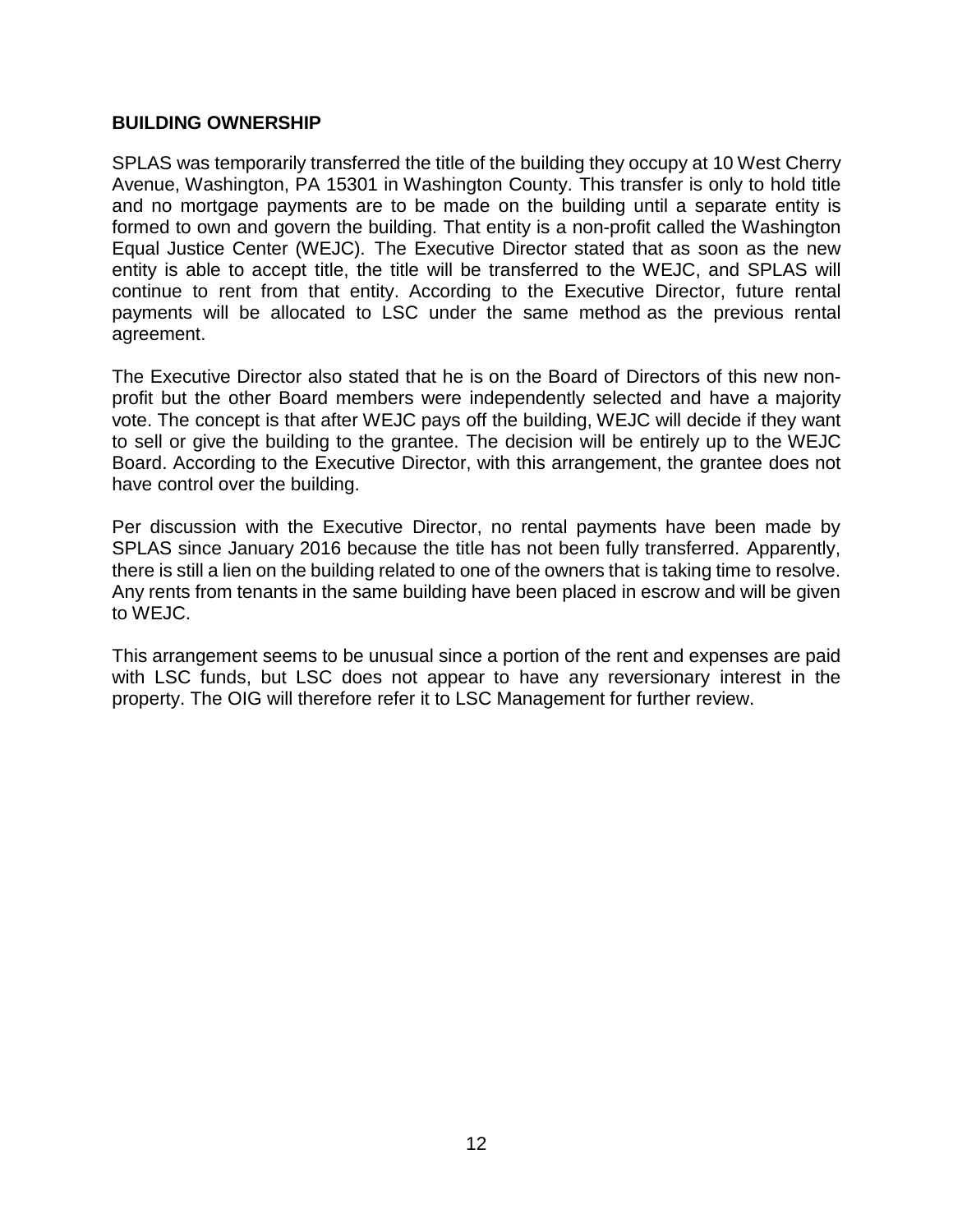## <span id="page-16-0"></span>**SUMMARY OF GRANTEE MANAGEMENT COMMENTS**

Grantee management agreed with all findings and recommendations contained in the report. Grantee management stated the following:

- They will draft a contracting policy to include contract types, dollar thresholds, vendor selection process and contract process documentation;
- They have already implemented a centralized, electronic filing system for each contract and all contracts have been uploaded to those files;
- They will enhance their policies to include controls over the use of the EZ Pass;
- The current fiscal policies will be updated to ensure that pre-approvals are correctly obtained and documented electronically by the Fiscal Manager;
- They will develop policies related to purchase orders and their review, comparison and documentation by the Fiscal Manager;
- The credit card policy will be enhanced to include all of the OIG's recommendations, including the requirement that the Fiscal Manager retains all supporting documentation;
- They have already developed derivative income and interest income policies, which are to be presented to their Board of Directors;
- They would prefer a process that does not go beyond the current management team as it relates to segregation of duties. However, they will update and conform their policy to the OIG's recommendation in the final report; and,
- They are in the process of updating fiscal policies related to fixed assets consistent with the OIG's recommendations. Their policies will require a physical inventory at least every other year, and they will conduct one in fiscal year 2016-17.

The Grantee's comments are included in Appendix II.

#### <span id="page-16-1"></span>**OIG EVALUATION OF GRANTEE MANAGEMENT COMMENTS**

The OIG considers the proposed actions to address all the recommendations as responsive. The proposed actions to revise and update the **Financial Management** Policies should correct the issues identified in the report. However, all thirteen recommendations will remain open until the OIG is notified in writing that the proposed actions have been completed and supporting documentation provided.

For Recommendations 9 and 10, related to segregation of duties, the grantee stated that with its current limited staff, they would prefer a process that did not go beyond the current management team. The LSC Accounting Guide stipulates that accounting duties should be segregated to ensure that no individual can initiate, execute, and record a transaction without a second independent individual involved in the process. In this case, the same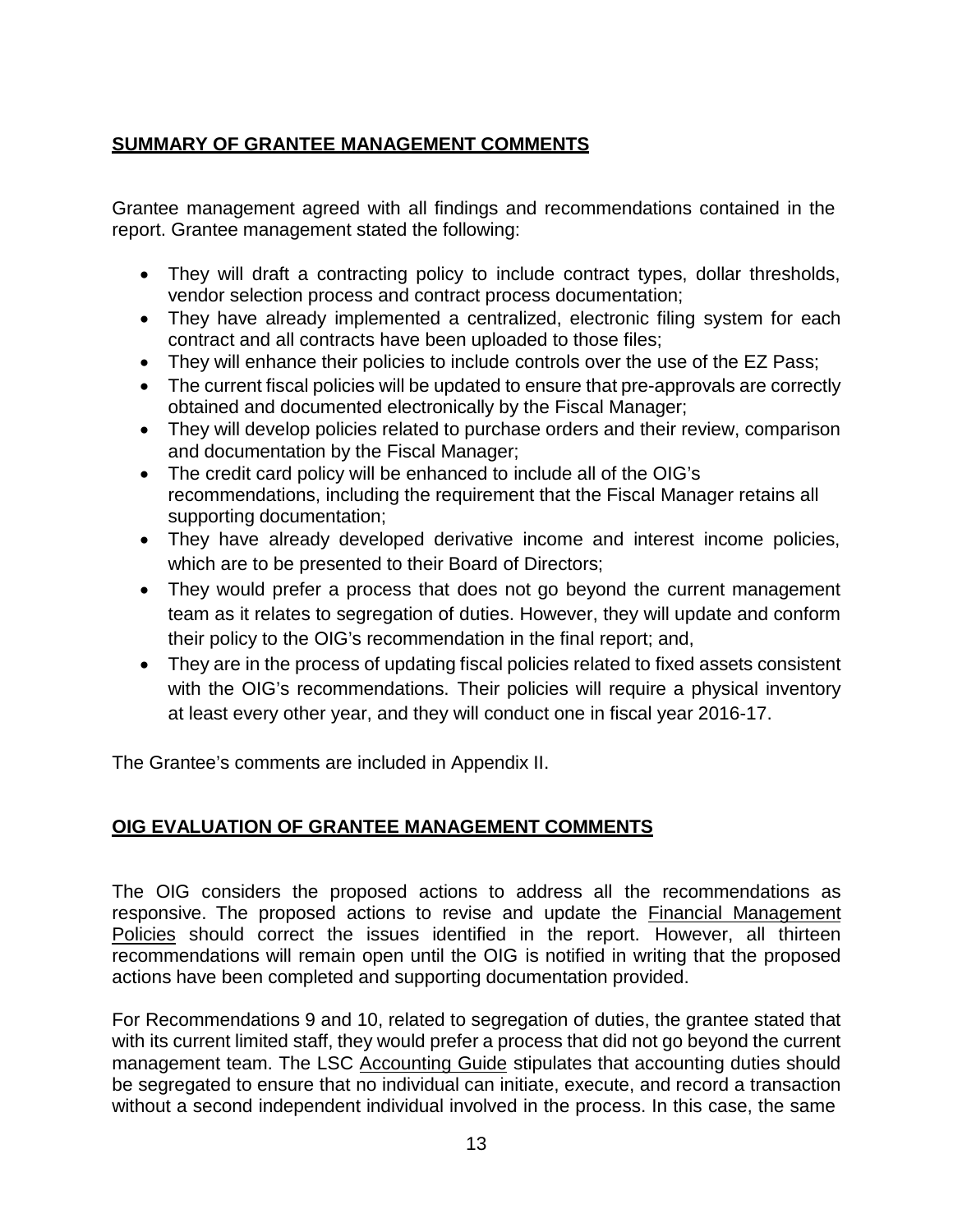staff is also responsible for vendor maintenance and adding invoices. While the grantee may have limited staff, management should establish a process to ensure duties related to payments are reviewed periodically by another person where segregation is not feasible.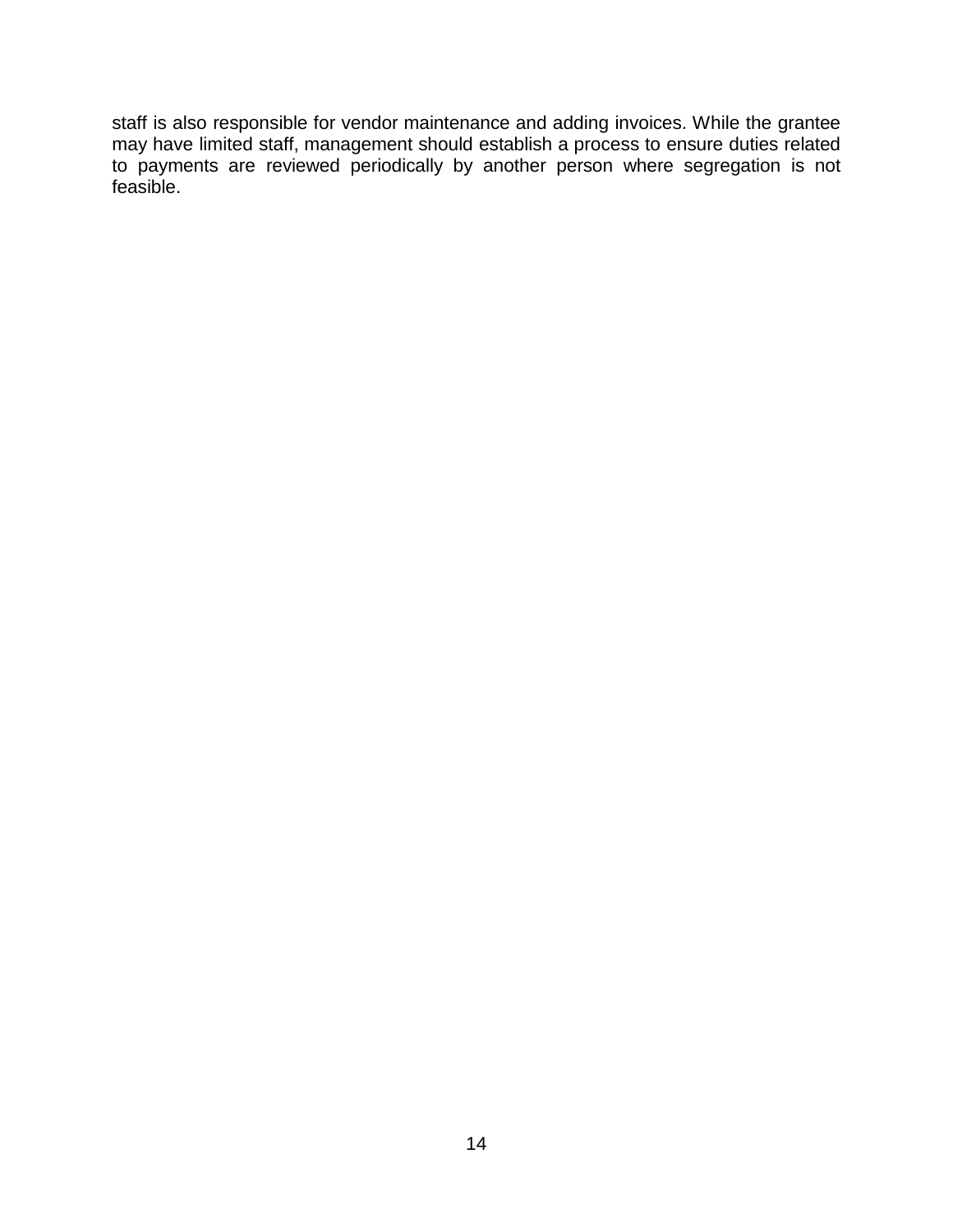# **APPENDIX I**

#### **SCOPE AND METHODOLOGY**

To accomplish the audit objective, the OIG identified, reviewed, evaluated and tested internal controls related to the following activities:

- Cash Disbursements,
- Contracting,
- Credit cards,
- General Ledger and Financial Controls,
- Property and Equipment,
- Internal Management Reporting and Budgeting,
- Payroll,
- Employee Benefits,
- Derivative income and
- Cost Allocation.

To obtain an understanding of the internal controls over the areas reviewed, grantee policies and procedures were reviewed including manuals, guidelines, memoranda and directives, setting forth current grantee practices. Grantee officials were interviewed to obtain an understanding of the internal control framework and management and staff were interviewed as to their knowledge and understanding of the processes in place. To review and evaluate internal controls, the grantee's internal control system and processes were compared to the guidelines in the *Fundamental Criteria of an Accounting and Financial Reporting System (Fundamental Criteria)* contained in the LSC Accounting Guide. This review was limited in scope and not sufficient for expressing an opinion on the entire system of grantee internal controls over financial operations.

We assessed the reliability of computer generated data the grantee provided by reviewing available supporting documentation for the entries selected for review, conducting interviews and making physical observations to determine data consistency and reasonableness. We determined the data were sufficiently reliable for the purposes of this report.

To test for the appropriateness of expenditures and the existence of adequate supporting documentation, disbursements from a judgmentally selected sample of employee and vendor files were reviewed. The sample consisted of 86 disbursements consisting of 171 transactions totaling \$95,770.17. The sample represented approximately 12.8 percent of the \$748,064 disbursed for expenses other than payroll during the period January 1, 2015 to June 30, 2016. To assess the appropriateness of expenditures, we reviewed invoices and vendor lists, then traced the expenditures to the general ledger. The appropriateness of those expenditures was evaluated on the basis of the grant agreements, applicable laws and regulations and LSC policy guidance.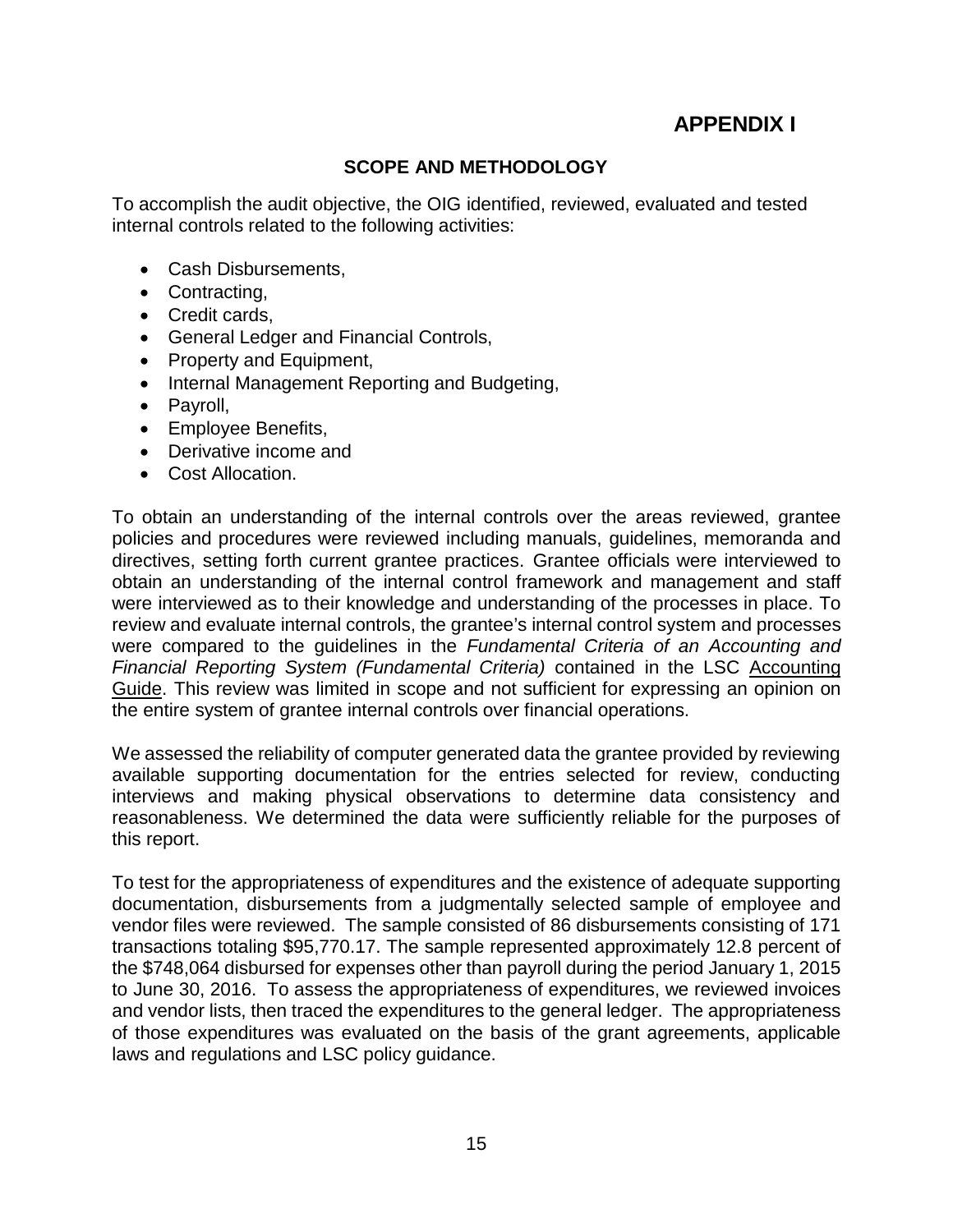Included in the disbursement sample were five credit card statements, comprising 64 transactions, totaling \$9,733.27. We assessed the appropriateness of the expenditures and the existence of approvals and adequate supporting documentation.

To evaluate and test internal controls over the employee benefits, payroll, credit card usage, contracting, internal management reporting and budgeting, general ledger and financial controls, as well as property and equipment, we interviewed appropriate program personnel, examined related policies and procedures as applicable and selected specific transactions to review for adequacy.

To evaluate the adequacy of the cost allocation process, we discussed the cost allocation process with grantee management and requested, for review, the grantee's written cost allocation policies and procedures as required by the LSC Accounting Guide. We reviewed selected transactions to determine if the amounts allocated were in conformity with the documented SPLAS allocation process and if the transactions were properly allocated in the accounting system.

Controls over derivative income were reviewed by examining current grantee practices in comparison with LSC regulations and policies outlined in the LSC Accounting Guide.

The on-site fieldwork was conducted from July 27, 2016 through August 4, 2016. Our work was conducted at the grantee's central administrative office in Washington, PA and at LSC headquarters in Washington, DC. Documents reviewed pertained to the period January 1, 2015 through June 30, 2016.

This audit was conducted in accordance with generally accepted government auditing standards. Those standards require that the audit be planned and performed to obtain sufficient, appropriate evidence to provide a reasonable basis for the findings and conclusions based on the audit objectives. The OIG believes the evidence obtained provides a reasonable basis for the findings and conclusions based on the audit objectives.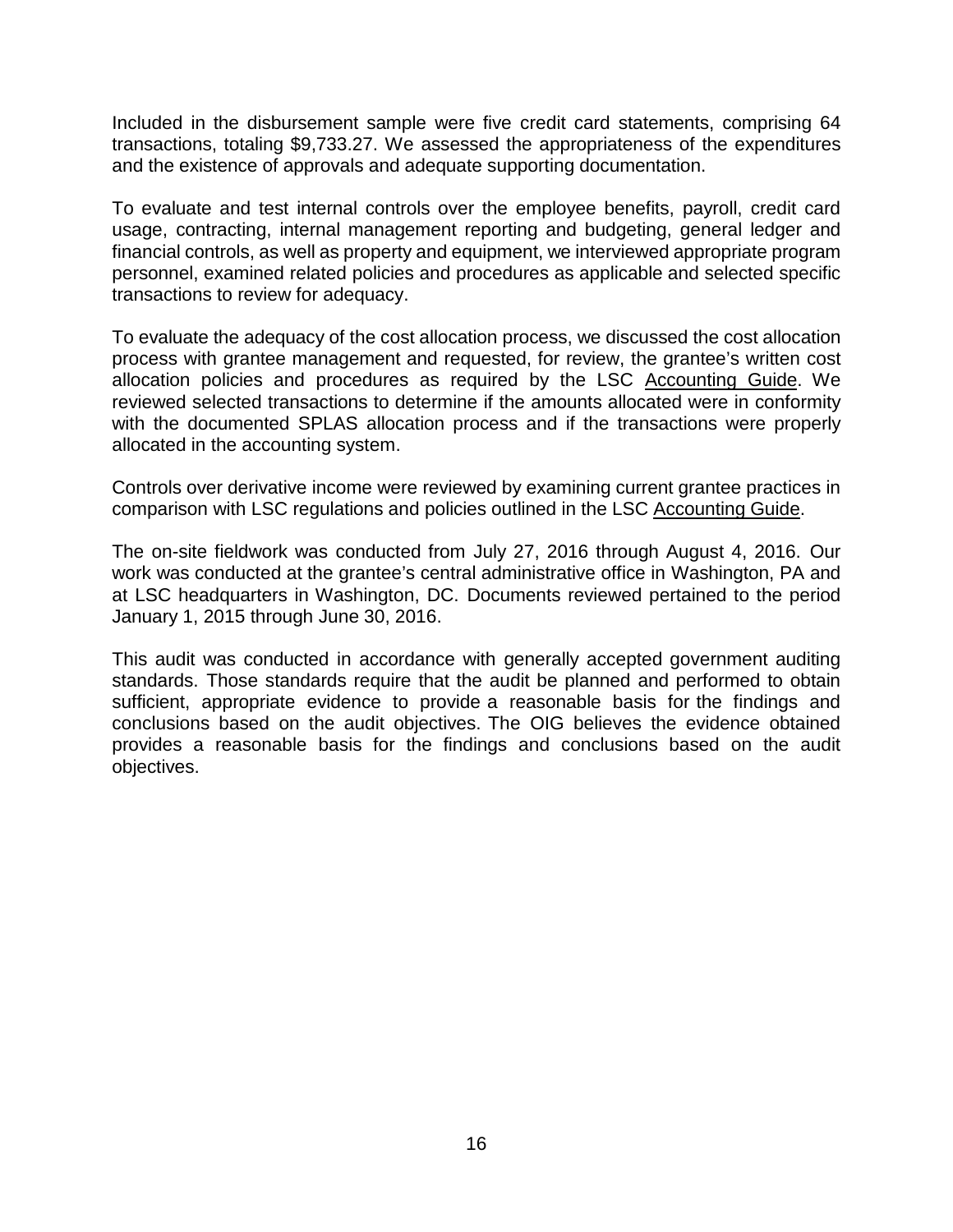# **SouthwesternPennsylvania Legal Services, Inc.**

Central Office **WASHINGTONCOUNTY FAYETTE COUNTY**

Washington, PA 15301 Suite 200 Tel: 724-225-6170 Uniontown, PA 15401 Fax: 724-250-1078 Tel: 724-439-3591

63 South Washington Street 218 Kimberly Avenue Waynesburg, PA 15370 Suite 101 Tel: 724-627-3127 Somerset, PA 15501 Fax: 724-852-4189 Tel: 814-443-4615

10 West Cherry Avenue 45 East Main Street Fax: 724-439-6491

#### **GREENE COUNTY SOMERSET COUNTY**

Fax: 814-444-0331

December 8, 2016

John M. Seeba Assistant Inspector General for Audit Office of Inspector General Legal Services Corporation 3333 K Street, NW 3rd Floor Washington, DC 20007-3558

#### Re: Comments on November 3, 2016 draft audit report

Dear Mr. Seeba:

Thank you for the opportunity to comment on your draft report. We also appreciate your office's intensive work related to our fiscal policies and several recommendations, and we intend to follow any recommendations that you make.

Preliminarily, I note that there is a minor error in your background on page 1. PLAN is referred to as the Philadelphia Legal Aid Network and should be changed to the Pennsylvania Legal Aid Network. Also, generally, I note that since I started in May 2015, we have been engaged in an exhaustive review of our personnel and internal polices and Board's by-laws, while restructuring the Board and its process. Fiscal policies have been in need of an exhaustive review as well, but that has not yet occurred due to the nature and volume of management responsibilities during this transition. Therefore, we appreciate your audit and recognize it as an opportunity to now fully address our fiscal policies.

Hotline: 888-855-3873

[www.splas.org](http://www.splas.org/) email: legalservices@splas.org

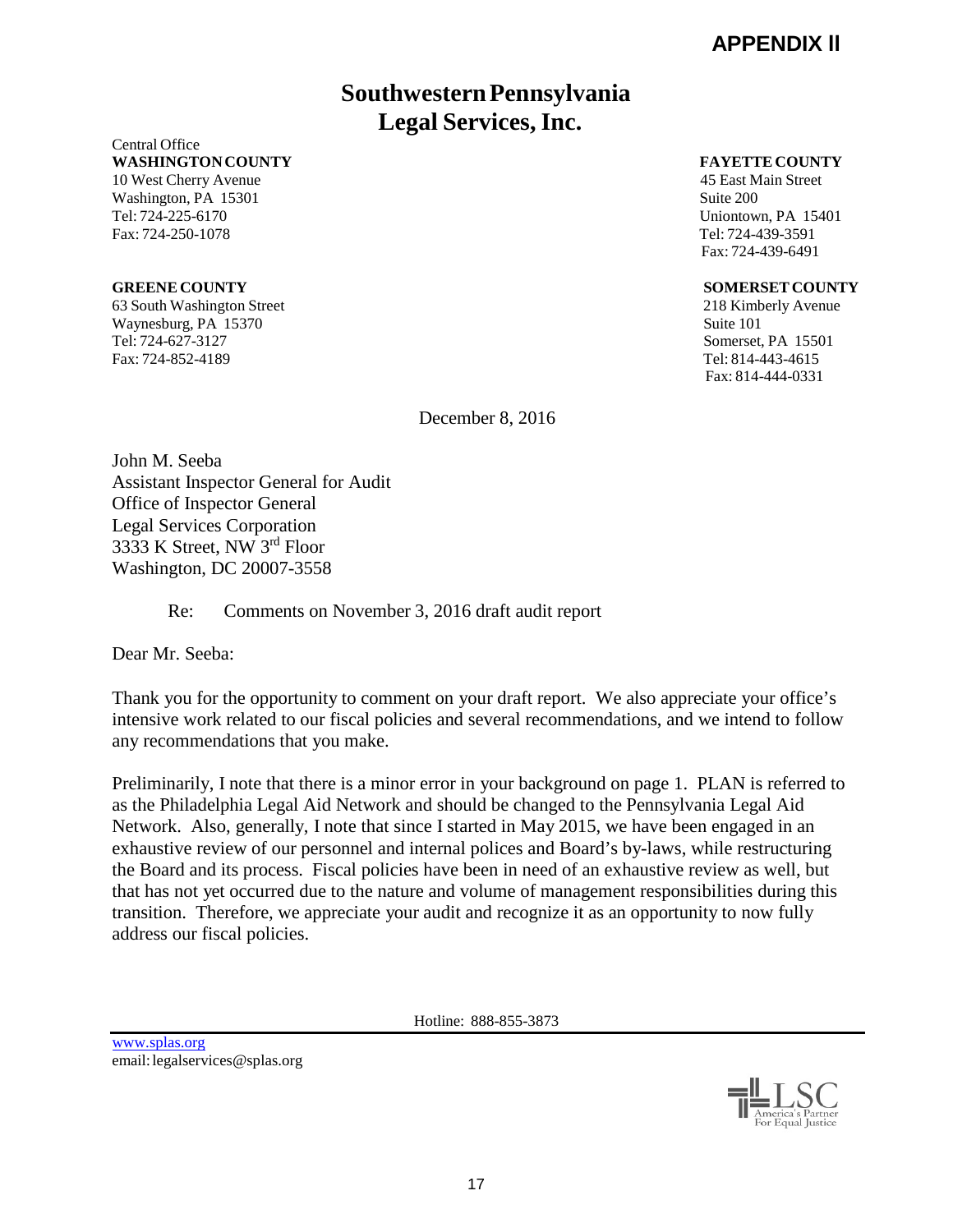I also note that our Deputy Director and Fiscal Manager have taken great care with respect to our fiscal practices and have made certain limited policy improvements before, during and after this transition. That said, we recognize the importance of sound and comprehensive policies for internal controls.

With respect to your audit items and recommendations, I will address each:

### **Contracting:**

I am drafting a Contracting fiscal policy for review by the Board of Directors' Finance Committee at a meeting before the Board's next regular meeting of February 6, 2017. I will recommend that the committee proposes a policy for adoption at that meeting. The policy will include:

- 1. Contract types;
- 2. Dollar thresholds;
- 3. Requirement to set contracts' effective and expiration dates;
- 4. Processes of administering and reviewing contracts;
- 5. Processes of competitive bidding (or sole source justification) and selection of vendors;
- 6. Requirements for documenting these processes.

The program has already implemented centralized, electronic filing for each contract that it has entered into, available to staff. All contracts have been uploaded to those files. The Fiscal Manager has electronic filing for the documents related to bids, also located on the program's central server.

#### **Disbursements:**

I will determine whether a policy related to EZ Pass use should be included in our recentlyamended Travel and Expense personnel policy, or if it should be included as a fiscal policy. After that decision, I will review it at a meeting with the appropriate Board Committee (Finance or Personnel) for its recommendation to the Board of Directors at the February 6, 2017 meeting.

The current fiscal policies will be updated to ensure that pre-approvals are correctly obtained and documented electronically by the Fiscal Manager in the same manner as noted above. Said updates will be proposed to the Finance Committee and then the Board at its February 6, 2017 meeting.

Similarly, a policy related to purchase orders and their review, comparison and documentation by the Fiscal Manager will be proposed to the Finance Committee and then the Board at its February 6, 2017 meeting.

#### **Credit Cards:**

The credit card policy will be enhanced in the same manner and time frame as described above and will include all of the audit recommendations, including the requirement that the Fiscal Manager retains all supporting documentation.

Hotline: 888-855-3873

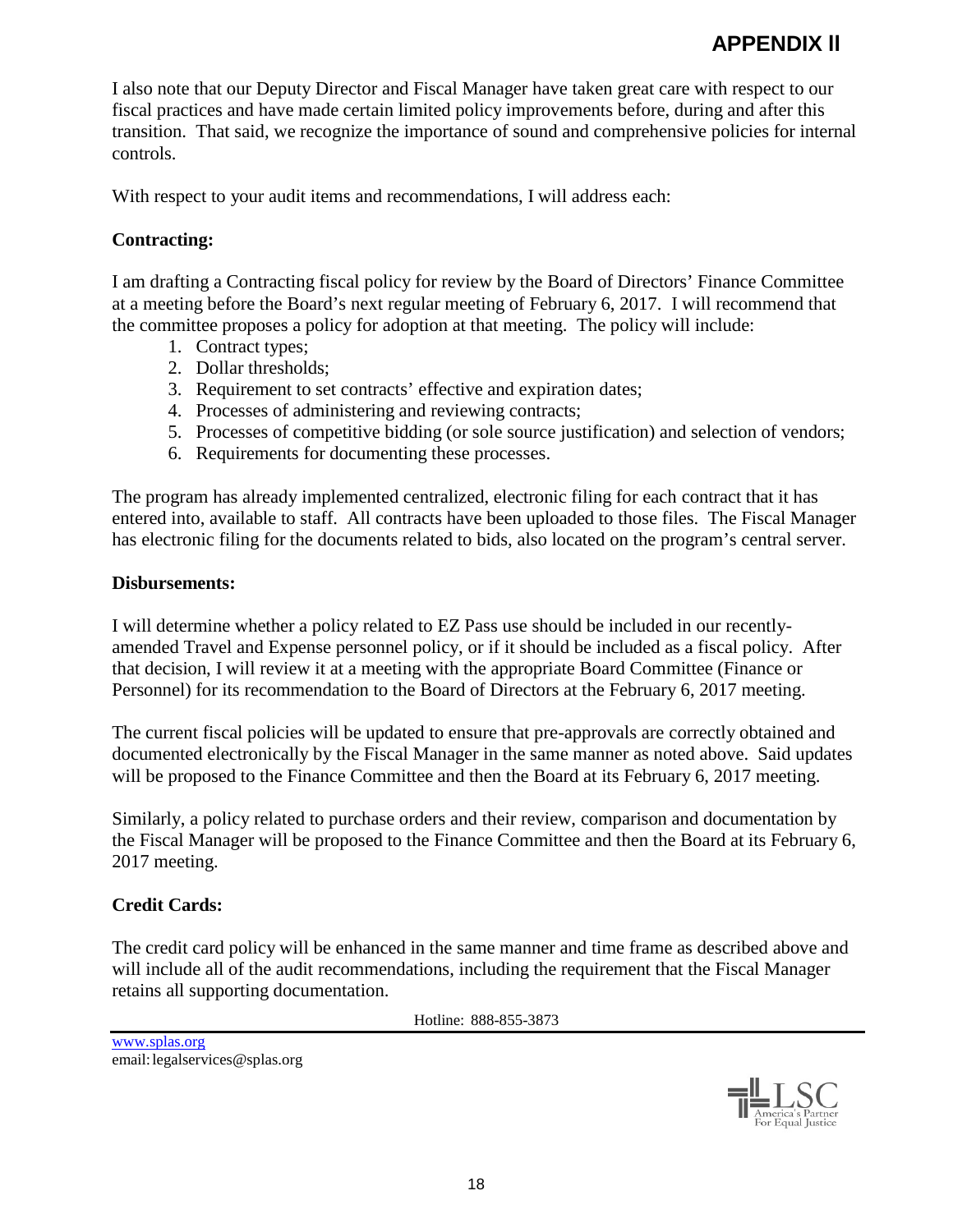I note that the Fiscal Manager and I have been careful in practice to ensure that all credit card transactions are individually reviewed. I carefully review each statement to make sure that all purchases are consistent with the program's mission and practices, and I review any questions about individual transactions with the Fiscal Manager.

#### **Derivative Income:**

After the OIG audit visit in August, we developed derivative income and interest income policies. They are attached and will be presented to the Board of Directors in the same manner as described above.

#### **Segregation of Duties:**

In light of our limited staff and dedication to providing as much case work as possible with economic administration costs, we would prefer a process that does not go beyond the current management team of the Executive Director, Fiscal Manager and/or (if needed) the Deputy Director. Upon receiving your final report, we will update and conform our policy related to segregating duties to your final recommendations.

#### **Fixed Assets:**

We are in the process of updating our fiscal policies related to fixed assets, in the manner described above and consistent with your recommendations. Our policies will require a physical inventory at least every other year, and we will conduct one in fiscal year 2016-17. We will include as policy Fiscal Manager responsibility to implement the items recommended in #13.

#### **Building Ownership:**

The Washington Equal Justice Center's (WEJC) Board of Directors has now met on three occasions. The lien on Karen Carroll's one-half interest to the property was lifted, title was insured, and she transferred her interest in the property to the WEJC. The one-half interest transferred from Joseph Moschetta to SPLS due to WEJC not having yet incorporated (until May 2016) will be transferred in the coming weeks. Further delay occurred to this title transfer so that I could inquire with Washington County's Recorder of Deeds and Tax Claim Bureau Solicitor whether the transfer taxes could be avoided. He answered in the negative, so the WEJC will be responsible for those fees.

Leases for the tenants, including SPLS, are being drafted *gratis* by Regional Housing Legal Services. SPLS is prepared to take that lease before its Board of Directors, but it will need to contemporaneously resolve any costs forwarded with the WEJC. SPLS' rental obligation is expected to be the same or less than its previous rental obligation to Mr. Moschetta and Mrs. Carroll.

Hotline: 888-855-3873

[www.splas.org](http://www.splas.org/) email: legalservices@splas.org